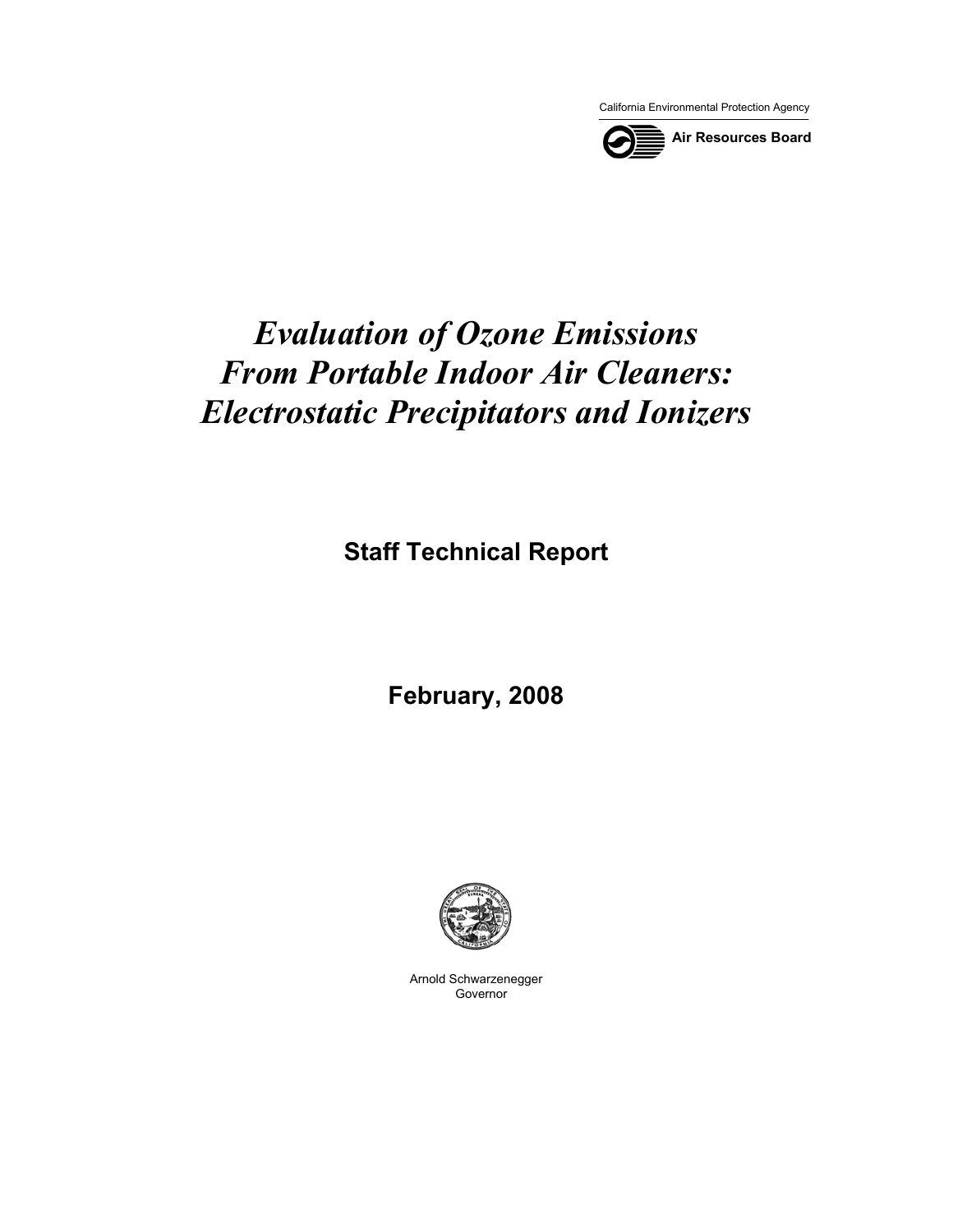# **AUTHORS**

Chris Jakober, Ph.D. Candidate Tom Phillips, M.S. Research Division

#### **Report Reviewed by:**

Peggy Jenkins, M.S., Manager Indoor Exposure Assessment Section Research Division

Linda Tombras Smith, Ph.D., Chief Health and Exposure Assessment Branch Research Division

> Bart Croes, P.E., Chief Research Division

## **ACKNOWLEDGMENTS**

We wish to thank Ken Stroud, Peter Ouchida, Steve Aston, Andy Cowell, and Mac McDougall of ARB's Monitoring and Laboratory Division, who conducted the tests of the air cleaners for this project and provided useful review and observation. We also acknowledge Michael Robert, previously with ARB's Research Division; Mark Mason, U.S. EPA; Richard Corsi and Jeff Siegel, University of Texas, Austin; and a number of other researchers who shared their knowledge, experience, and insights with us.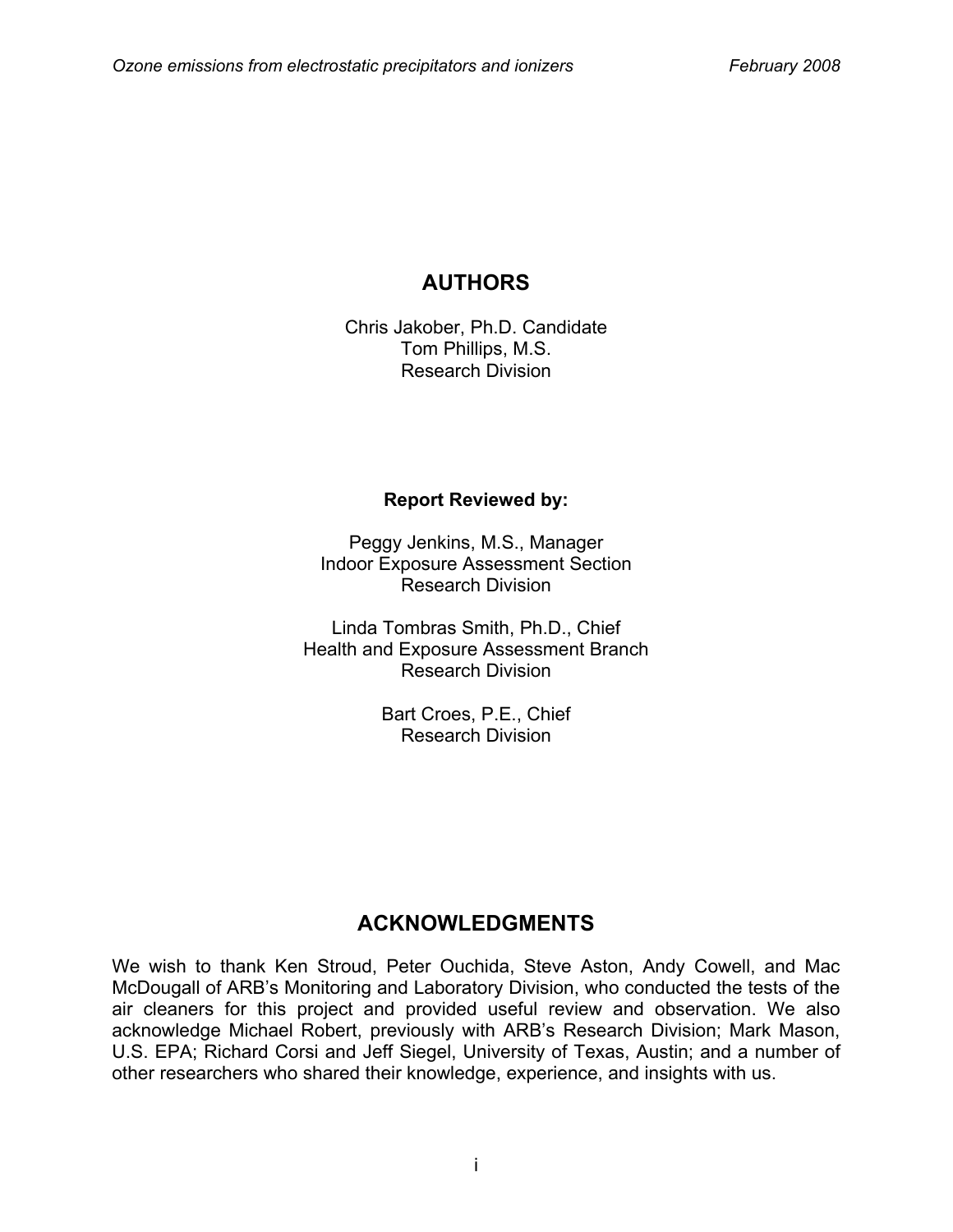## **DISCLAIMER**

The mention of commercial products, their source, or their use in connection with material presented in this report is not to be construed as actual or implied endorsement of such products by the State of California.

# **ALTERNATIVE FORMS OF REPORT**

If you are a person with a disability and desire to obtain this document in an alternative format, please contact ARB's Disability Coordinator at (916) 323-4916. TTY/TDD/Speech-to-speech users may dial 7-1-1 for the California Relay Service.

An electronic version of this report is also available from ARB's website at: <http://www.arb.ca.gov/research/indoor/ozone.htm>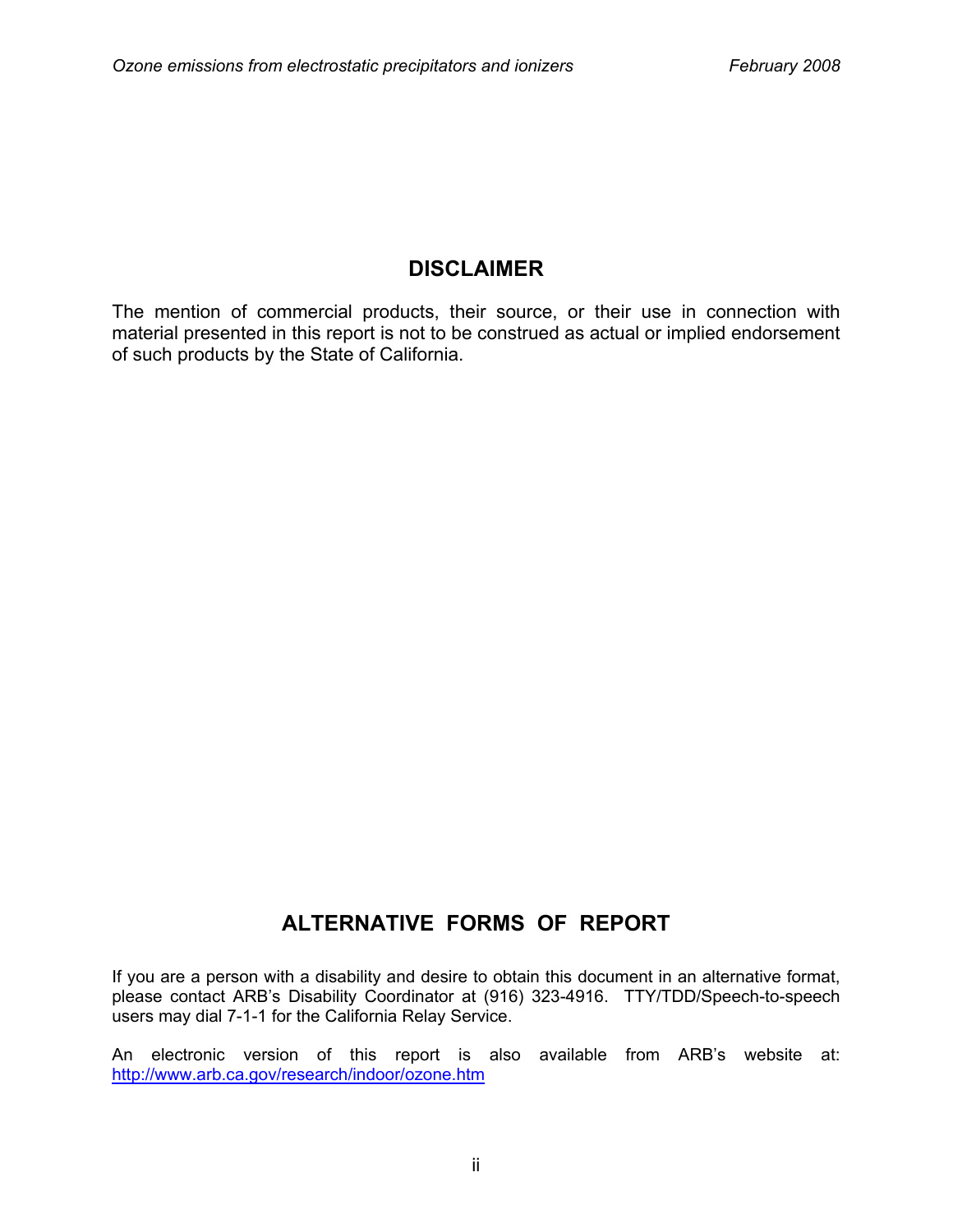## **TABLE OF CONTENTS**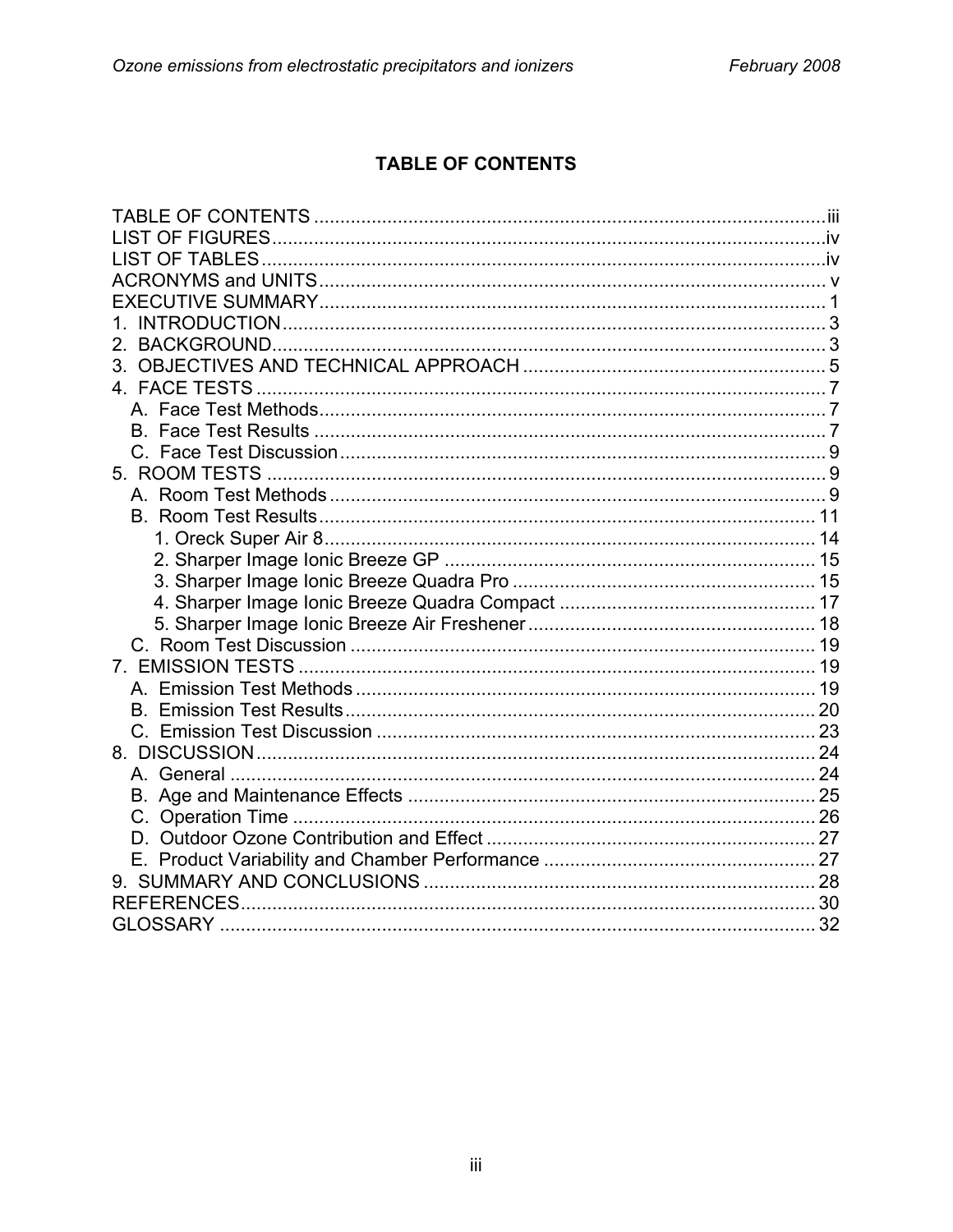## **LIST OF FIGURES**

| Figure 1. Ozone Concentration Profiles for Face Tests of ESP & Ionizer Air Cleaners 8 |  |
|---------------------------------------------------------------------------------------|--|
|                                                                                       |  |
|                                                                                       |  |
|                                                                                       |  |
|                                                                                       |  |
|                                                                                       |  |
|                                                                                       |  |
|                                                                                       |  |
| Figure 9. Ozone Emission Concentrations from ESP and Ionizer Air Cleaners  22         |  |
| Figure 10. Calculated Ozone Emission Rates from ESP and Ionizer Air Cleaners  22      |  |

## **LIST OF TABLES**

| Table 1. Model Descriptions of ESP and Ionizer Portable Air Cleaners  6         |  |
|---------------------------------------------------------------------------------|--|
| Table 2. Results from Exploratory Face Tests of ESP and lonizer Air Cleaners  8 |  |
| Table 3. Air Exchange Rates for Room Tests of ESP and Ionizer Air Cleaners 10   |  |
| Table 4. Ozone Concentration Results from Room Tests of ESP and lonizer Air     |  |
|                                                                                 |  |
| Table 5. Ozone Emissions Determined from ESP and lonizer Air Cleaners  21       |  |
|                                                                                 |  |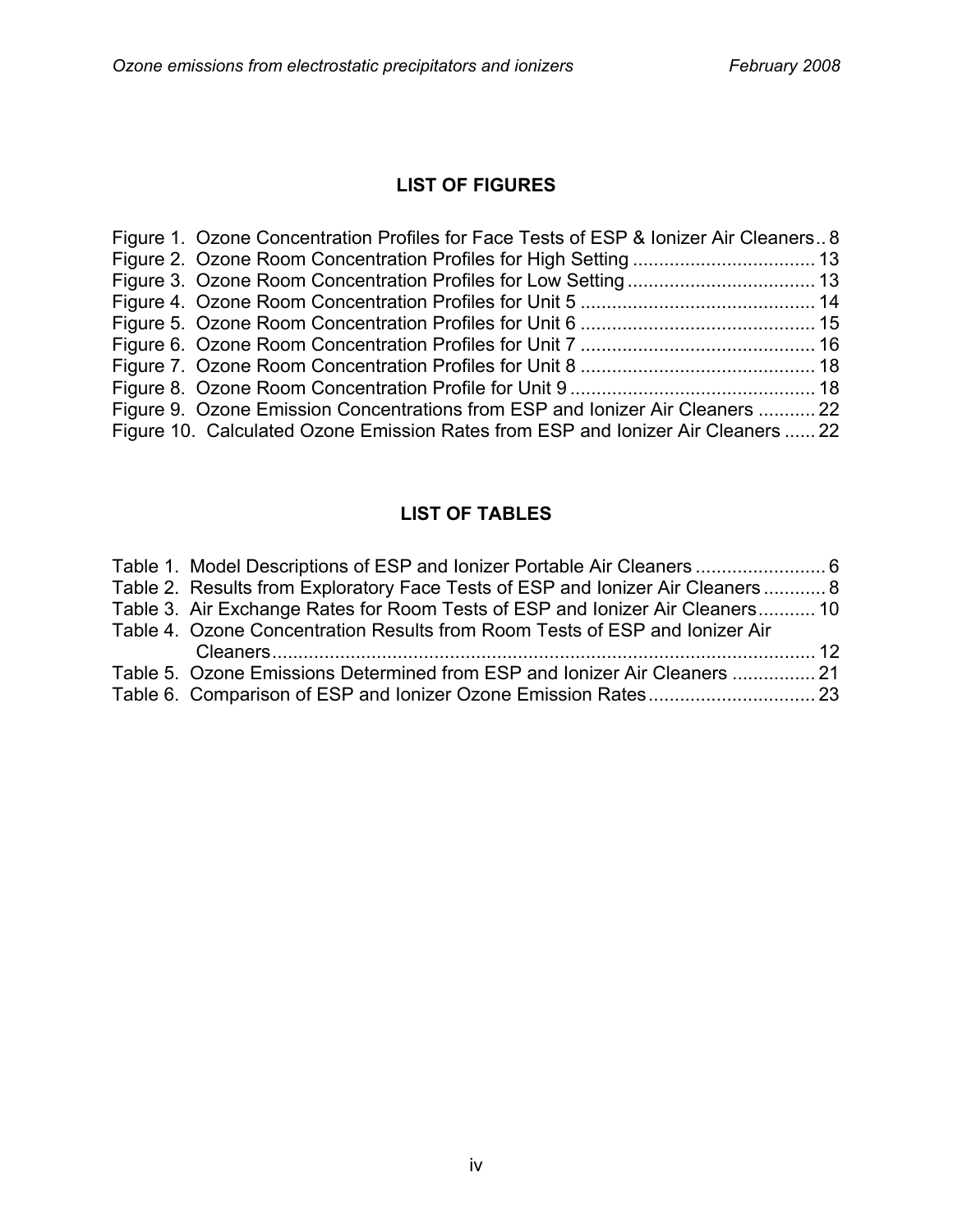## **ACRONYMS and UNITS**

## **ACRONYM DEFINITION ACRONYM**

| AAQS            | ambient air quality standard                                   |
|-----------------|----------------------------------------------------------------|
| <b>AER</b>      | air exchange rate                                              |
| <b>ANSI</b>     | American National Standards Institute                          |
| <b>ARB</b>      | California Air Resources Board                                 |
| CO <sub>2</sub> | carbon dioxide                                                 |
| <b>ESP</b>      | electrostatic precipitator                                     |
| <b>FDA</b>      | U.S. Food and Drug Administration                              |
| <b>GP</b>       | germicidal protection                                          |
| <b>NO</b>       | nitric oxide                                                   |
| NO <sub>2</sub> | nitrogen dioxide                                               |
| NO <sub>x</sub> | oxides of nitrogen                                             |
| <b>MLD</b>      | Monitoring and Laboratory Division                             |
| $O_3$           | ozone, three atoms of oxygen (reactive)                        |
| <b>OG</b>       | ozone generator; air cleaners that intentionally produce ozone |
| <b>OSHA</b>     | U.S. Occupational Safety and Health Administration             |
| <b>RH</b>       | relative humidity                                              |
| T.              | temperature                                                    |
| UL              | Underwriters Laboratories, Inc.                                |
| UV              | ultraviolet                                                    |
| <b>VOCs</b>     | volatile organic compounds                                     |

#### **UNITS**

| ft <sup>2</sup>        | square feet                                                                       |
|------------------------|-----------------------------------------------------------------------------------|
| g                      | gram                                                                              |
| hr                     | hour                                                                              |
| L                      | liter                                                                             |
| m <sup>2</sup>         | square meter                                                                      |
| m <sup>3</sup>         | cubic meter                                                                       |
| m/s                    | meters per second                                                                 |
| $m^3/s$                | cubic meters per second                                                           |
| mole                   | 6.022 $\times$ 10 <sup>23</sup> molecules                                         |
| μg                     | microgram (one-millionth of a gram)                                               |
| $\mu$ g/s              | micrograms per second                                                             |
| $\mu$ g/m <sup>3</sup> | micrograms per cubic meter (concentration)                                        |
| mg                     | milligrams (one-thousandth of a gram)                                             |
| mg/hr                  | milligrams per hour                                                               |
| %                      | percent                                                                           |
| ppb                    | parts per billion by volume (e.g., one grain of sand in a billion grains of sand) |
| ppm                    | parts per million by volume (e.g., one grain of sand in a million grains of sand) |
| s                      | second                                                                            |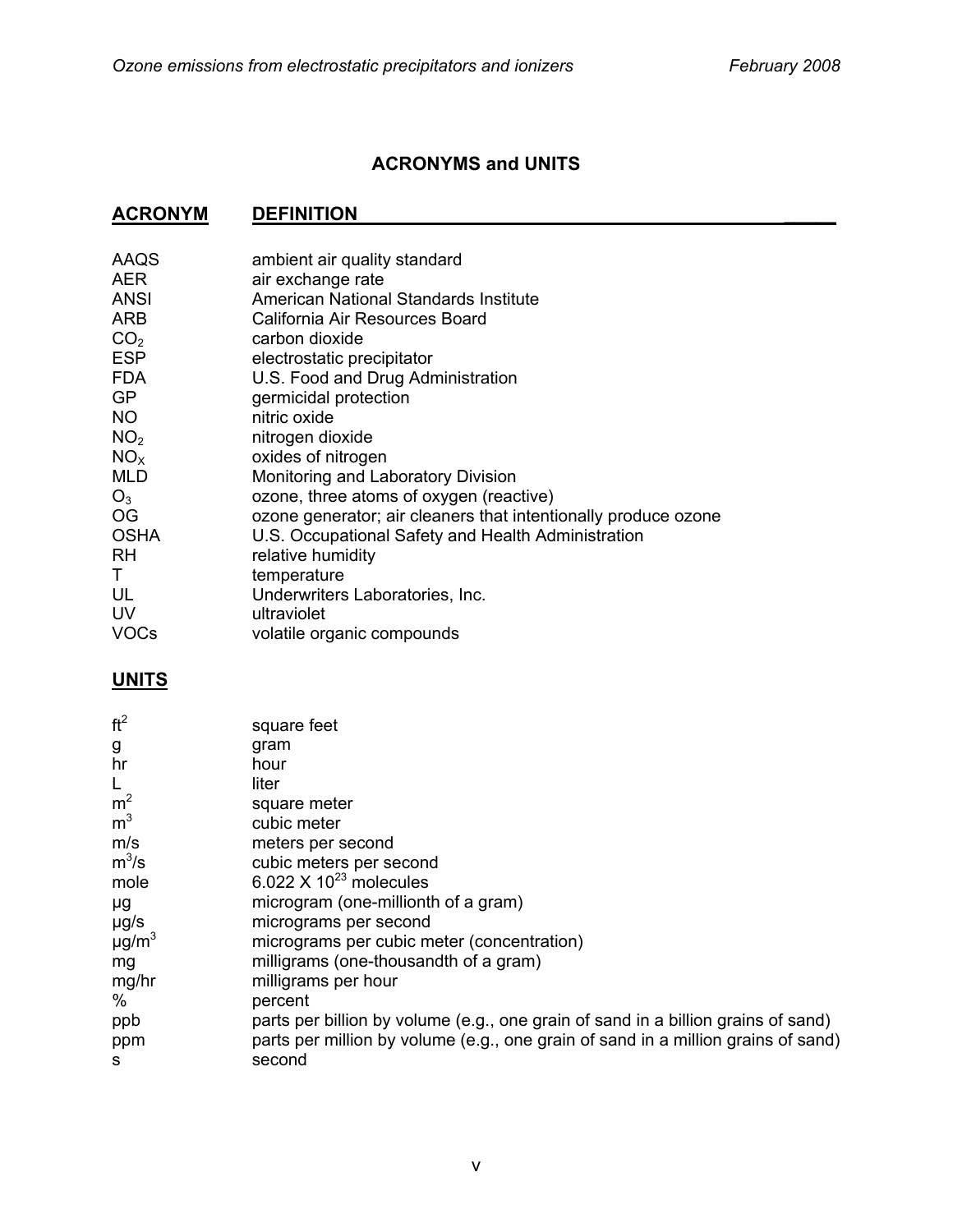#### **EXECUTIVE SUMMARY**

Public concern about indoor air has resulted in a growing market for the sale of indoor air cleaning devices to improve indoor air quality. The numerous indoor air cleaning devices that are currently available use a variety of technologies to remove unwanted contaminants from users' indoor environments. Some of these technologies emit ozone as a by-product of their operation. Two types of portable air cleaning devices that may emit ozone as a by-product include ionizers and electrostatic precipitators (ESPs). The limited studies available indicate that the resultant levels of ozone are generally low and not likely to be harmful to health. However, while not producing as much ozone as "air purifiers" that intentionally emit ozone, some by-product air cleaners may produce indoor ozone levels that approach or exceed the California health-based standard of 0.070 parts per million (ppm) 8-hour average, or the Underwriters Laboratories, Inc. industry emission test standard of 0.050 ppm. To assess the potential health impacts of ozone from current models of ionizers and ESPs, the California Air Resources Board (ARB) staff performed three different tests of several models of ESPs and ionizers.

Staff tested five models of ESPs and ionizers that are widely marketed in California. Room ozone concentrations were measured in a small room furnished with a desk and chair, at temperature, humidity, and air exchange conditions common in California homes while the devices were operated according to manufacturers' instructions. Prior to the room concentration tests, measurements were made at 2, 6, 12, and 24 inches from the face of each device to locate the major output stream for each and identify the range of emissions in preparation for the room concentration tests. After the room concentration tests were completed, ozone emission rates were measured using nonreactive ducting.

The results presented in Table ES-1 show that all of the ESPs and ionizers tested produced ozone at levels that are below health-based standards for all the tests conducted. None of the devices produced ozone concentrations above 45 ppb during the face tests, and all produced room concentrations below 16 ppb in the room test. All of the devices examined produced less than 3 mg/hr of ozone. When compared to previous measurements of intentional ozone-generating air cleaners (OGs) performed by ARB staff, the ozone levels from ESPs and ionizers were substantially lower for all tests. The lower ozone levels produced by ESPs and ionizers are expected, because ozone generation is not the intended result of their operation.

While these tests reveal that ozone emissions from ESPs and ionizers are generally much lower than those from OGs, there is still a need to exercise caution. The tests described in this report were conducted under a very limited set of conditions that do not cover the full range of conditions in which air cleaners are used. Longer periods of use than the 2-3 hour periods tested here, lower relative humidity, and lower air exchange rates would all be expected to increase the concentrations of ozone produced in actual environments by these devices. In fact, a few other investigators have reported ozone emissions from ESPs and ionizers measured under a variety of test methodologies, and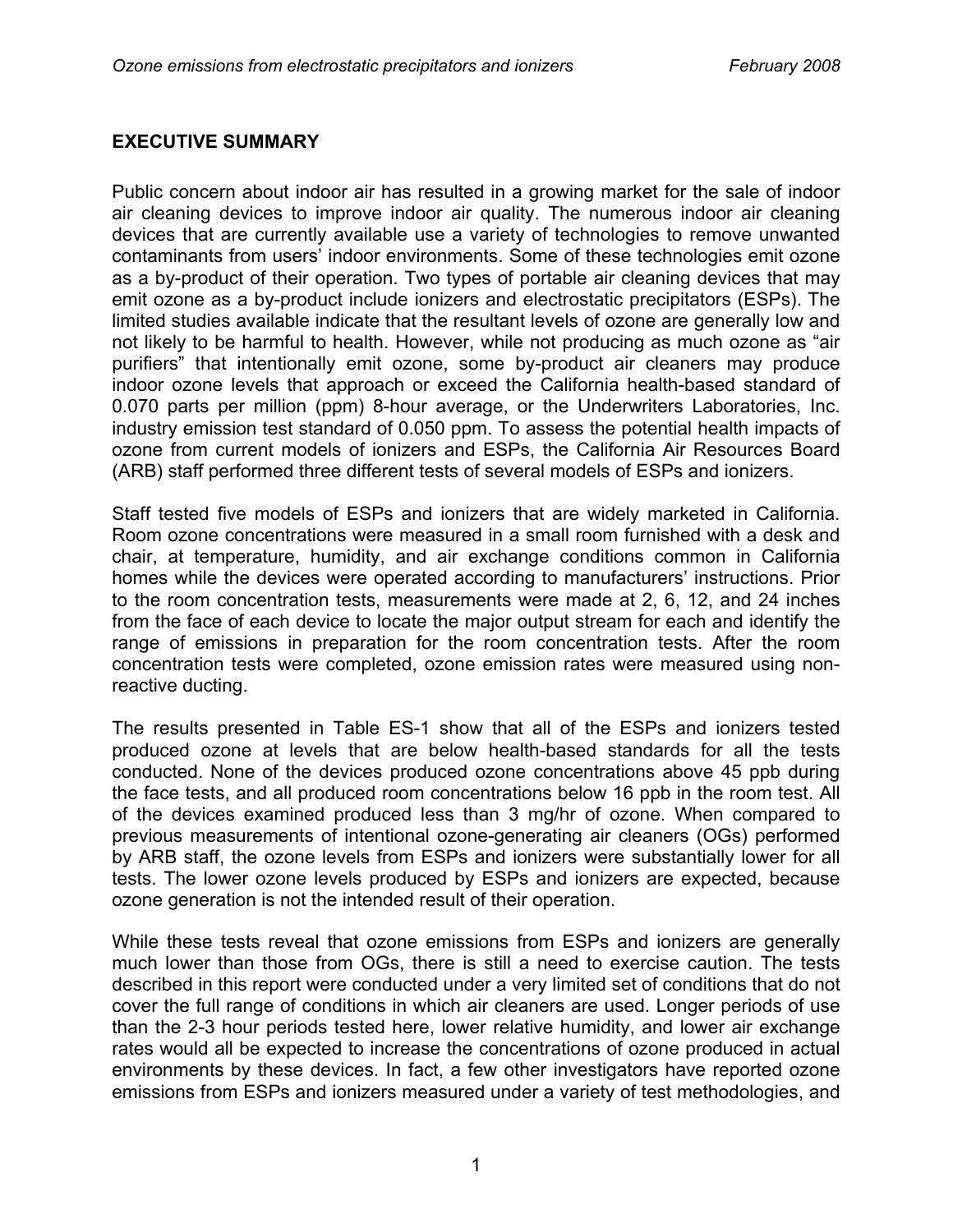found several devices produced ozone concentrations in excess of 0.050 ppm, with a few devices even exceeding 0.070 ppm. The findings of this previous research also indicate that while some ESPs and ionizers may emit elevated levels of ozone, these devices should be able to meet all relevant emission standards with small design adjustments.

Caution also is warranted because introduction of any amount of ozone into indoor spaces may result in increased levels of formaldehyde, ultrafine particles, and other pollutants due to the reaction of ozone with terpenes (fragrance compounds such as pinene and limonene) and other chemicals emitted from modern consumer products and building materials. Additionally, operation and maintenance practices of air cleaner owners have the potential to significantly impact the amount of ozone produced. Recent survey results indicate that most California air cleaner owners operate their indoor air cleaning devices continuously and year round; however, owners typically do not maintain their devices as instructed by the manufacturer. This can lead to excess ozone generation and greater ozone emissions than observed in the tests reported here.

In the future, test conditions need to be optimized to ensure the most repeatable measurements possible to accurately characterize the true ozone emissions from these devices. Room tests should be of longer duration and chamber performance should be carefully specified. The effects of device age and maintenance need to be better characterized, and inter-unit variability needs to be addressed. In short, close attention to the methods of emission characterization is necessary to assure these devices can be continuously operated in occupied spaces without concern over possible elevated ozone exposures leading to potential health effects.

|                                                            | <b>Maximum Ozone Level</b>                               |                                                        |                                                          |                                    |  |
|------------------------------------------------------------|----------------------------------------------------------|--------------------------------------------------------|----------------------------------------------------------|------------------------------------|--|
| Unit                                                       | Face<br><b>Emission</b><br><b>Concentration</b><br>(ppb) | Room<br><b>Concentration</b><br>1-min $avg.a$<br>(ppb) | Room<br><b>Concentration</b><br>60-min avg. $a$<br>(ppb) | <b>Emission</b><br>Rate<br>(mg/hr) |  |
| Oreck<br>Super Air 8                                       | 18                                                       | 8.2                                                    | 6.9                                                      | 1.4                                |  |
| Sharper Image™<br>Ionic Breeze® GP <sup>b</sup>            | 44                                                       | 10.5                                                   | 9.0                                                      | 2.9                                |  |
| Sharper Image™<br>lonic Breeze®<br>Quadra <sup>®</sup> Pro | 35                                                       | 15.1                                                   | 14.1                                                     | 2.7                                |  |
| Sharper Image™<br>Ionic Breeze®<br>Quadra® Compact         | 27                                                       | 10.6                                                   | 9.5                                                      | 1.3                                |  |
| Sharper Image™<br>Ionic Breeze®<br>Air Freshener           | NA <sup>c</sup>                                          | $2.2\phantom{0}$                                       | 1.7                                                      | NA.                                |  |

|  | <b>Table ES-1. Summary Results</b> |  |
|--|------------------------------------|--|
|  |                                    |  |

<sup>a</sup> Not corrected for background ozone concentration;  $\frac{b}{c}$  GP = germicidal protection;  $\frac{c}{c}$  NA = not available

 $\textdegree$  NA = not available.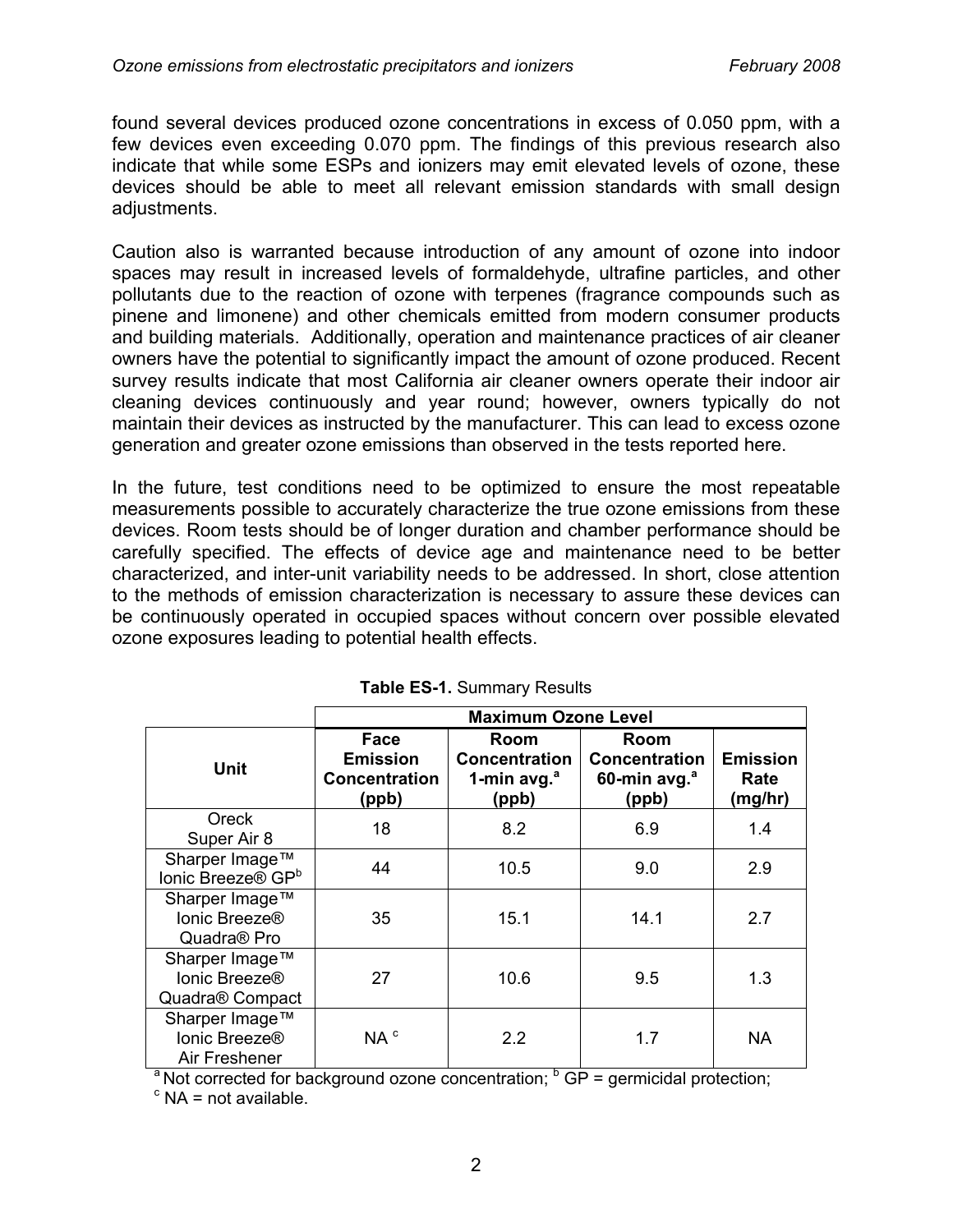#### **1. INTRODUCTION**

The market for portable air cleaning devices advertised for residential use has expanded substantially as public concern over a variety of airborne pollutants has increased. Recent figures indicate that annual national sales of these products have surpassed \$400 million (Consumer Union, 2005a). The numerous indoor air cleaning devices available use a variety of technologies to remove unwanted contaminants from users' indoor environments. Some of these technologies have the potential to emit ozone as a by-product of their operation. The limited studies available indicate that the resultant levels of ozone are generally low and not likely to be harmful to health. However, while not producing as much ozone as purported "air purifiers" that intentionally emit ozone, some by-product air cleaners may produce indoor ozone levels that approach or exceed health-based standards or industry test standards, especially when the air cleaners are used for 24 hours or continuously around the clock (Britigan *et al*., 2006; Consumers Union, 2005b; Niu *et al*., 2001a; Tung *et al*., 2005).

Ionizers and electrostatic precipitators are two types of portable air cleaning devices that may emit ozone as a by-product. Ionizers release electrons into the air forming ions with airborne molecules which then a) attract particles to form agglomerates possessing a greater tendency for deposition, or b) charge airborne particles, increasing the likelihood of attraction to surfaces and subsequent deposition. Electrostatic precipitators (ESPs) utilize a corona to charge airborne particles and collect them with charged metal plates of opposite polarity. The magnitude of ozone emissions from ESPs and ionizers appears to be linked to certain design characteristics and operational methods, the discharge voltage, polarity of the discharging electrode, the arrangement and effective surface area of the electrodes, and the overall geometry of the air cleaner.

To assess the potential health impacts of current models of ionizers and ESPs, the California Air Resources Board (ARB) staff performed three different emissions tests on several models of ESPs and ionizers. This report presents and discusses the results of those tests and their implications. A May 2006 ARB report on the ozone concentrations and emissions produced by intentional "ozone generators" (OGs), is available at [http://www.arb.ca.gov/research/indoor/o3g-rpt.pdf.](http://www.arb.ca.gov/research/indoor/o3g-rpt.pdf) 

#### **2. BACKGROUND**

Ozone is a highly reactive molecule composed of three oxygen atoms. Human exposure to ozone can damage the respiratory system. Ozone inflames and irritates respiratory tissues, and can worsen asthmatic symptoms in individuals with asthma. Ozone exposure can produce symptoms such as coughing, chest tightness and impaired breathing. Elevated exposures have the potential to induce permanent lung damage, and exposure can even increase the risk of premature death in persons with poor health. Ozone can also damage plants, fabrics and building materials, such as paint, walls, and flooring. Ozone is a primary component of photochemical smog, and has been recognized and regulated as a serious outdoor air pollutant for many years.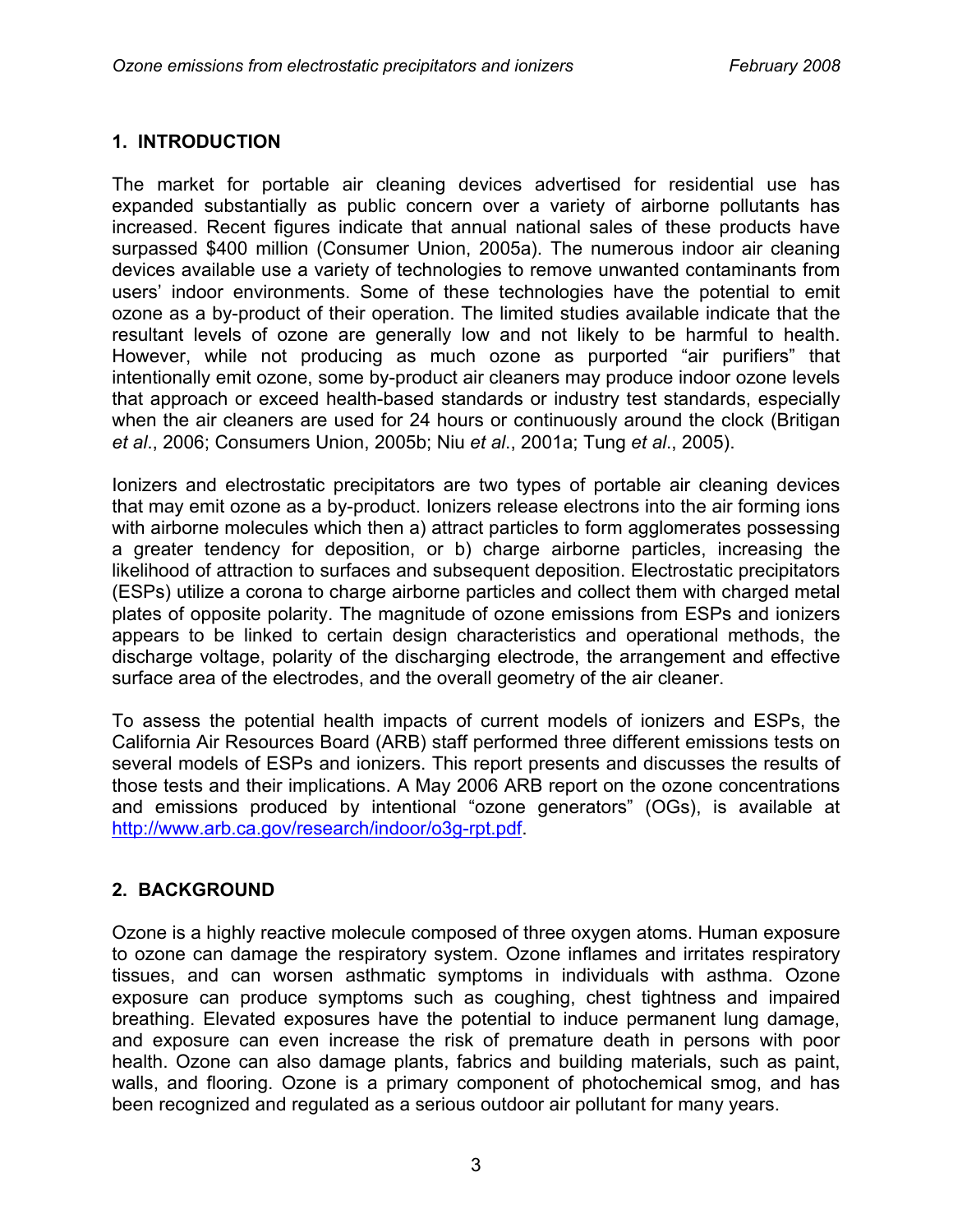To protect public health from exposure to outdoor ozone, ARB has established a healthbased ambient ozone standard of 0.09 parts per million (ppm) for a one hour average and 0.070 ppm for an eight hour average (ARB, 2005). The U.S. Food and Drug Administration (FDA) established a 0.05 ppm ozone emission concentration limit for medical devices in the 1970s. Underwriters Laboratories, Inc. (UL), a consumer product testing and certification organization, developed Standard 867 for testing electrostatic air cleaning devices. Section 37 of the standard provided a test for ozone emissions that limits room ozone concentrations to 0.050 ppm at two inches from the face of the device after 24 hours of operation. The usefulness of the test methodology in protecting health was questioned due to the lack of specificity of some aspects of the test protocol. This allowed for variability in how the test protocol was interpreted which allowed some highemitting air cleaners that produce unhealthy ozone levels to pass the test (Niu *et al.*, 2001a,b; Chen and Zhang, 2004; Mullen *et al.*, 2005). Accordingly, UL convened an *ad hoc* committee in 2006 to revise the Section 37 test protocol. The revised Section 37 has been approved through the American National Standards Institute (ANSI) standard revision process, and was published on December 21, 2007 (ANSI/UL, 2007).

A handful of investigators have reported ozone emissions from ESPs and ionizers measured under a variety of test methodologies (Consumer Union, 2005a,b; Chen and Zhang, 2004; Niu *et al*., 2001a,b; Mullen *et al*., 2005; Britigan *et al*., 2006; Tung *et al*., 2005). These studies found varying effectiveness and ozone emissions for ESPs and ionizers. Several devices were observed to produce ozone concentrations in excess of 0.050 ppm, with a few devices even exceeding 0.070 ppm, the California 8-hour ambient air quality standard (AAQS) for ozone.

The magnitude of ozone emissions from ESPs and ionizers appear to be linked to various design characteristics and operational methods. According to Tung *et al*. (2005) important design factors related to potential ozone production include the discharge voltage, polarity of the discharging electrode, the arrangement and effective surface area of the electrodes, and the overall geometry of the air cleaner. The previous work of Liu *et al*. (2000) showed that ozone emissions were dependent upon the overall geometry of the air cleaner and the temperature of the corona wire surface. The findings of these studies indicate that ESPs and ionizers that emit elevated levels of ozone should be able to meet all relevant standards with small design adjustments.

An added concern with the introduction of ozone into modern indoor spaces is the possible health impact of secondary emissions from reaction of ozone indoors with chemicals such as terpenes, which can produce pollutants such as formaldehyde and ultrafine particles (Weschler, 2000; Nazaroff and Weschler, 2004; Singer *et al*., 2006). Pinene and limonene, two common terpenes that provide pine and citrus fragrance, respectively, are present in many consumer products; thus, increased concentrations of reaction products is likely in indoor spaces where ozone is present. Increased exposure to formaldehyde is a concern because it was upgraded to a Group I, or known human, carcinogen in 2004 by the International Agency for Research on Cancer.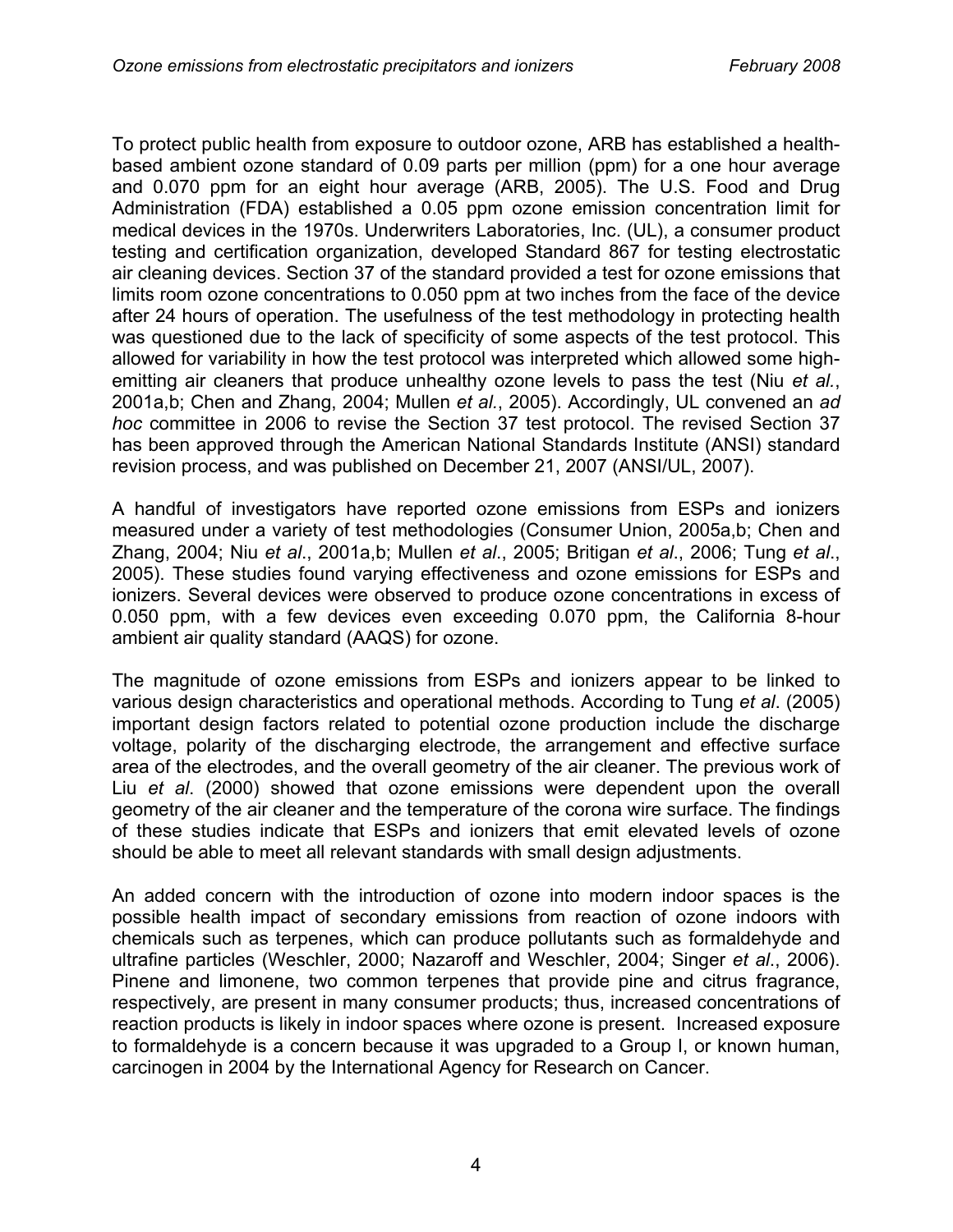#### **3. OBJECTIVES AND TECHNICAL APPROACH**

The goal of this project was to determine the potential impact of popular electrostatic precipitator and ionizer portable air cleaners on indoor ozone levels. Product testing was conducted under common conditions likely to result in elevated ozone levels, and to assess the results for their potential impacts on human health. The specific objectives were to:

- 1. Determine short-term indoor air concentrations of ozone in a room where ESP and ionizer air cleaners are operated per manufacturers' directions.
- 2. Determine ozone emission rates from those devices under different operational settings.
- 3. Compare the results to health-based ozone standards, and where feasible, to industry test standards, literature results, and other information to assess the potential impact of ESPs and ionizers on indoor air quality and human health.

Five models of ESP and ionizer air cleaners were selected for evaluation (see Table 1). Because reliable sales data for portable air cleaning devices are not readily available for California or the U.S., the models most often mentioned in public inquiries to ARB and widely marketed in California were selected for testing. The models were obtained through normal marketing channels, retail and the Internet. A second unit of model number 8 (Sharper Image™ Ionic Breeze® Quadra® Compact) was included to test the variability between units of the same model.

Existing test methods for ozone emissions from air cleaners have various limitations, and government agencies in North America have neither certified these methods nor developed their own. Consequently, three test protocols were selected after reviewing the scientific literature and consulting researchers in this field, as follows:

- 1. Face Test: Measure ozone concentrations near the exterior exhaust face of each air cleaner unit to identify the primary emission point and direction for ozone exhaust, and roughly characterize the near-source dispersion of the ozone.
- 2. Room Test: Measure ozone concentrations for a few hours (ideally until steady state is reached) with the air cleaner operated at different settings, in a small, partly furnished test room to simulate conditions in a small room in a home.
- 3. Emission Test: Measure ozone emission rates directly from the air cleaner unit using inert ductwork attached to the unit.

The specific methods, results, and discussion for each of these three tests of each air cleaner model are presented briefly. For all tests, ozone concentrations were measured with an API 400 Ozone analyzer. A second API ozone analyzer (outside the chamber) was used to monitor the background ozone concentrations in the building during the device emission measurements. Additional details are available in an earlier report (ARB, 2006).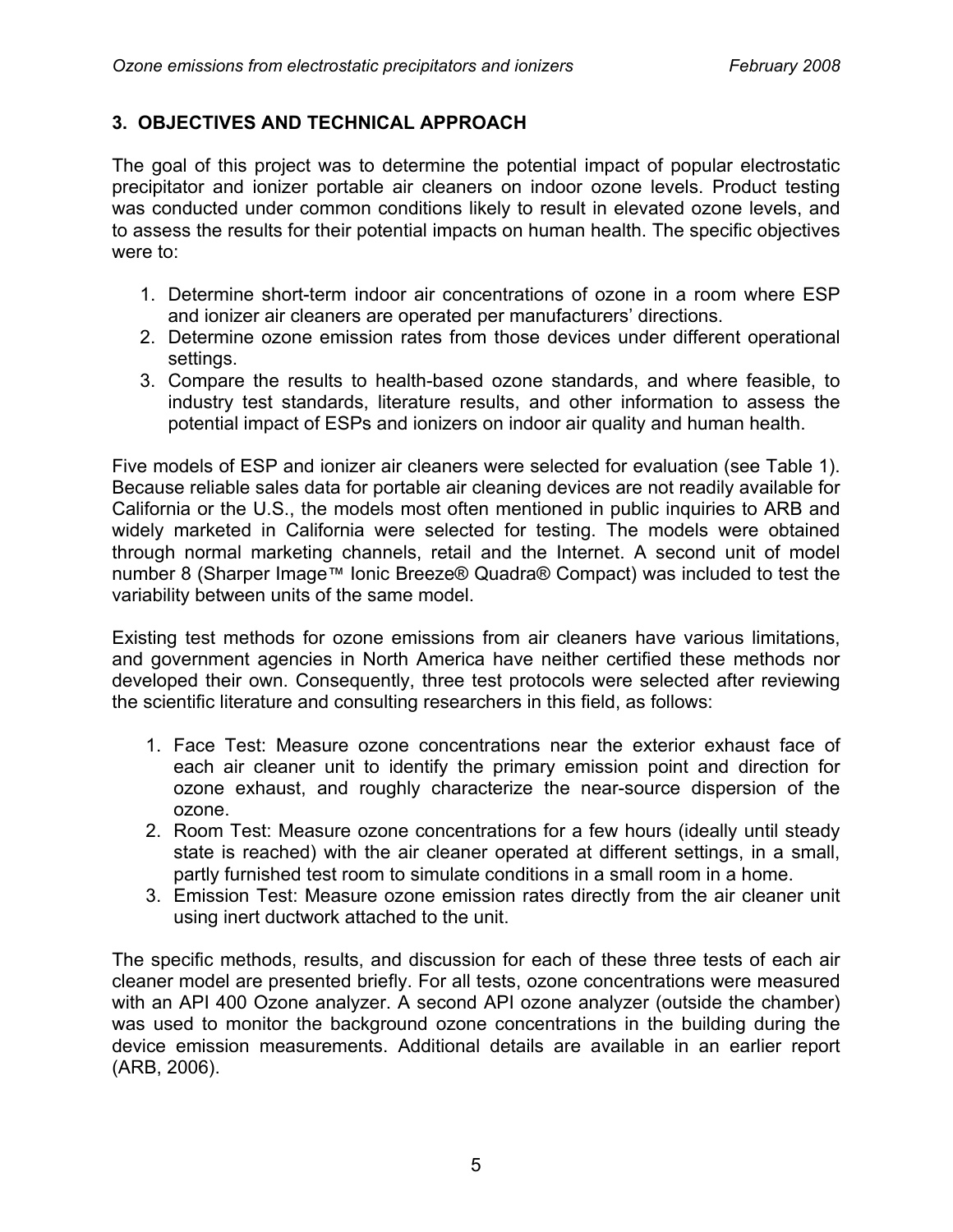| Unit<br># | <b>Model</b>                                               | <b>Floor Space or Time Rating;</b><br><b>Recommended Settings<sup>a</sup></b>                                                                                                                                                                                                                                                                                                                                                                                                                                                                | Features <sup>a</sup>                          |
|-----------|------------------------------------------------------------|----------------------------------------------------------------------------------------------------------------------------------------------------------------------------------------------------------------------------------------------------------------------------------------------------------------------------------------------------------------------------------------------------------------------------------------------------------------------------------------------------------------------------------------------|------------------------------------------------|
| 5         | Oreck<br>Super Air 8                                       | High setting for maximum cleaning.<br>Medium setting for normal operation.<br>Silent setting for quiet operation.<br>Utilize louvers to direct unit output as desired.<br>Prolonged arcing indicates collector cell needs cleaning<br>and complete drying.<br>Optimal efficiency from continuous operation.                                                                                                                                                                                                                                  | ESP,<br>Ionizer                                |
| 6         | Sharper Image™<br>Ionic Breeze® GP                         | One unit per 500 ft <sup>2</sup> .<br>Operational setting dependent on room size.<br>Operate unit continuously.<br>Position at least 12" from nearest wall.<br>Avoid UV exposure if in excess of 60 min/day.<br>Using Boost/Ion button will increase soot production.<br>Clean collection plates, grill and ionization wires every 2<br>weeks, or if arcing sound is produced by the unit.<br>Avoid scrubbing ionization wires on front grill.<br>Do not operate near heavy particulate sources such as<br>fireplaces, candles or oil lamps. | ESP,<br>lonizer,<br><b>Ultraviolet</b><br>Lamp |
| 7         | Sharper Image™<br>Ionic Breeze®<br>Quadra <sup>®</sup> Pro | One unit per 500 ft <sup>2</sup> .<br>Operational setting dependent on room size.<br>Operate unit continuously.<br>Clean collection plates every 2 weeks, or if arcing sound is<br>produced by the unit.<br>Do not operate near heavy particulate sources such as<br>fireplaces, candles or oil lamps.                                                                                                                                                                                                                                       | ESP,<br>Ionizer                                |
| 8         | Sharper Image™<br>Ionic Breeze®<br>Quadra®<br>Compact      | Operational setting dependent on room size.<br>Operate unit continuously.<br>Position at least 12" from nearest wall.<br>Reduce operational setting if noticeable odor is produced.<br>Clean collection plates every 2 weeks, or if arcing sound is<br>produced by the unit, allow 24 hr. drying time afterwards.<br>Do not operate near heavy particulate sources such as<br>fireplaces, candles or oil lamps.                                                                                                                              | <b>ESP</b>                                     |
| 9         | Shaper Image™<br>Ionic Breeze®<br>Air Freshener            | Plug into electrical wall outlet.<br>If unit produces a "humming" sound, clean the ionization<br>wires by shaking the unit.                                                                                                                                                                                                                                                                                                                                                                                                                  | Ionizer                                        |

## **Table 1.** Model Descriptions of ESP and Ionizer Portable Air Cleaners

Air Freshener | wires by shaking the unit.<br><sup>a</sup> From product brochures that came with appliances. The instruction items selected are those most pertinent to ozone production and human exposure.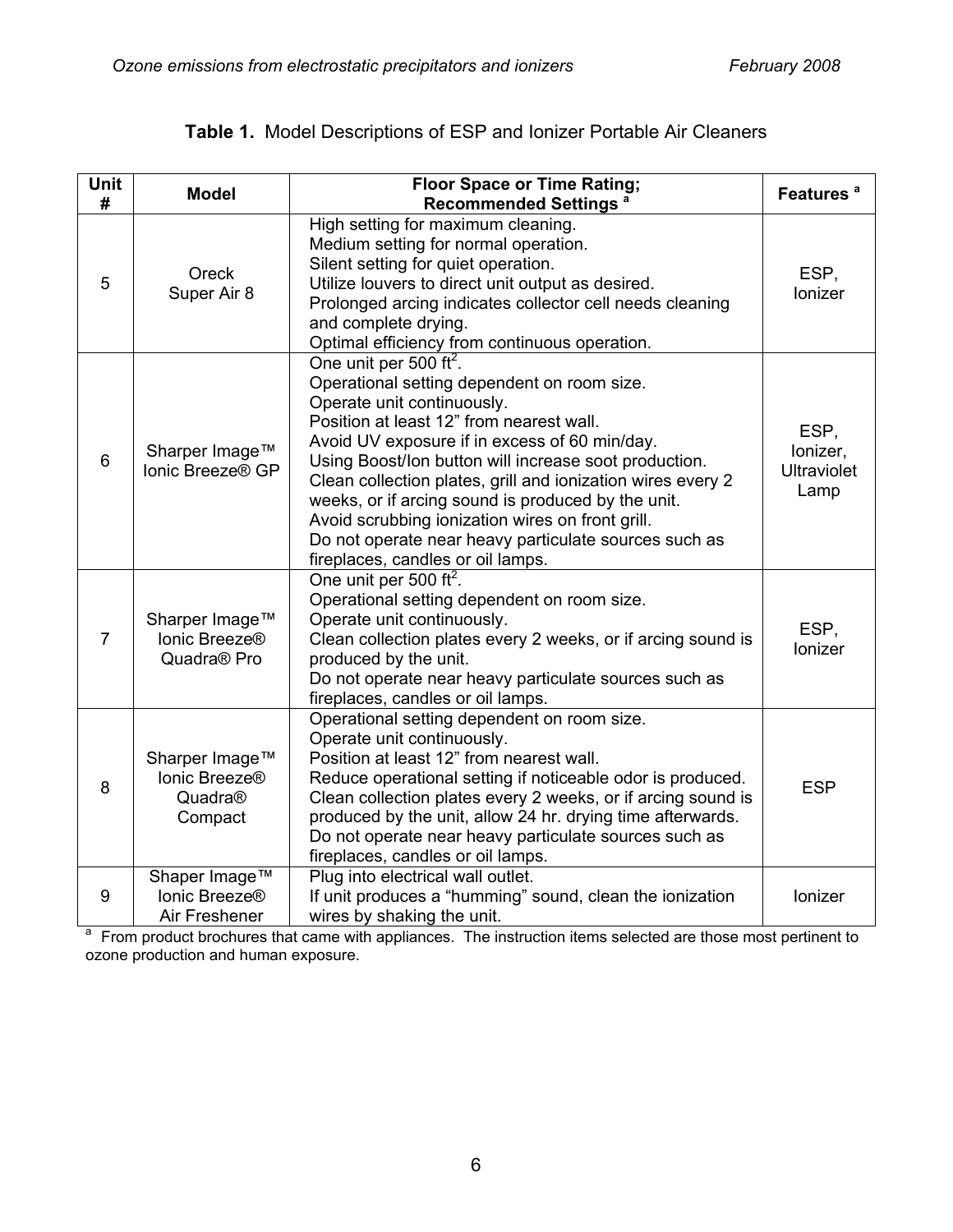Commonly accepted quality control and quality assurance procedures were followed. The monitoring equipment received daily zero and span checks by MLD staff during testing, in accordance with standard ARB methods. To minimize contamination of the air cleaners, they were stored in their shipping boxes in the warehouse except when they were being tested or being fitted for the custom duct adaptor at a fabrication shop. Two duplicate units of one air cleaner model were obtained to identify between-unit variability. Repeated tests on the same unit under the same operational setting were conducted on units 5 and 7 to examine the reproducibility of the results obtained.

## **4. FACE TESTS**

#### **A. Face Test Methods**

In preparation for the room and emissions tests, ozone concentrations were measured at all of the face vents for each device (except for unit 9, the air freshener) in order to locate the major air stream output and direction for each appliance. Measurements were made at 2, 6, 12, and 24 inches away from the vertical or horizontal face. The measurements were made for 10 minutes at the different operational settings shown in Table 2. Note that these concentrations were corrected by subtracting background ozone levels, which were measured in an adjacent portion of the warehouse.

#### **B. Face Test Results**

Summaries of the face test results are presented in Table 2 and Figure 1. None of the electrostatic precipitators/ionizers examined produced face ozone concentrations that exceeded 45 ppb for the 10-minute average measurements. Additionally, only units 6 and 7 emitted ozone concentrations that were 30 ppb or greater. As expected, the highest measured concentrations were observed at the 2 inch distance. The added dilution provided by measurement at 6 inches did not result in a reduction of ozone concentration of more than 20% for any of the units, while operated under high setting. Measurements taken at a distance of 12 inches were below 25 ppb for all units and operating conditions. Ozone concentrations at 24 inches did not exceed 20 ppb, and were less than 50% of the 2 inch levels for the high setting operation of units 6, 7 and 8. Unit 5 under high setting did not exhibit 50% reduction between the 2 and 24 inch distances; however, the ozone levels were below 5 ppb for all distances measured, and dilution across space was likely affected by local air currents or other factors.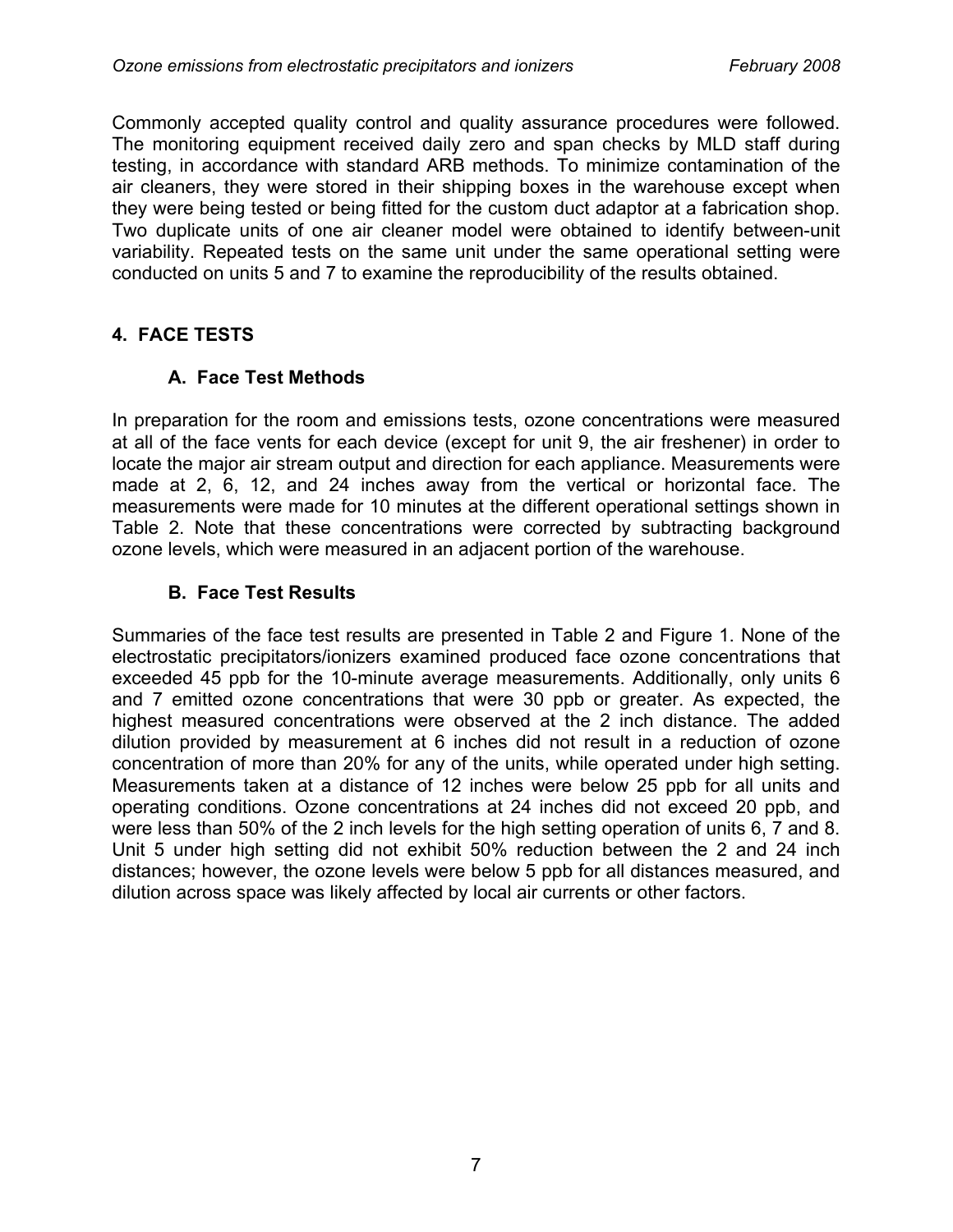|                   |                                       |                               | <b>Ozone Concentration at</b><br><b>Varying Distance (inches)</b><br>from Unit's Face (ppb) <sup>a</sup> |     |     |             |
|-------------------|---------------------------------------|-------------------------------|----------------------------------------------------------------------------------------------------------|-----|-----|-------------|
| <b>Test</b><br>ID | <b>Manufacturer</b><br>and Model      | <b>Operational Setting</b>    | 2"                                                                                                       | 6"  | 12" | 24"         |
| 5L                | Oreck Super Air 8                     | Silent setting, lonizer on    | 18                                                                                                       | 18  | 13  | 5.4         |
| 5H                |                                       | High setting, lonizer on      | 3.3                                                                                                      | 4.9 | 1.7 | 2.3         |
| 6L                | Sharper Image                         | Low setting, GP on, Boost off | 44                                                                                                       | 5.1 | 3.0 | 2.0         |
| 6H                | lonic Breeze GP <sup>b</sup>          | High setting, GP on, Boost on | 42                                                                                                       | 36  | 24  | 19          |
| 7L                | Sharper Image<br><b>Ionic Breeze</b>  | Low setting, Boost off        | 31                                                                                                       | 14  | 3.9 | 1.9         |
| 7H                | Quadra Pro                            | High setting, Boost on        | 35                                                                                                       | 29  | 24  | 16          |
| 8L                | Sharper Image                         | Low setting                   | 3.5                                                                                                      | 4.0 | 2.0 | $\mathbf 0$ |
| 8H                | <b>Ionic Breeze</b><br>Quadra Compact | High setting                  | 27                                                                                                       | 27  | 21  | 10          |

#### **Table 2.** Results from Exploratory Face Tests of ESP and Ionizer Air Cleaners

<sup>a</sup> Reported concentrations are 10-minute averages, corrected for background ozone levels.

 $b$  GP = germicidal protection



#### Initial Face Test Concentration Spatial Variation

**Figure 1.** Ozone Concentration Profiles for Face Tests of ESP & Ionizer Air Cleaners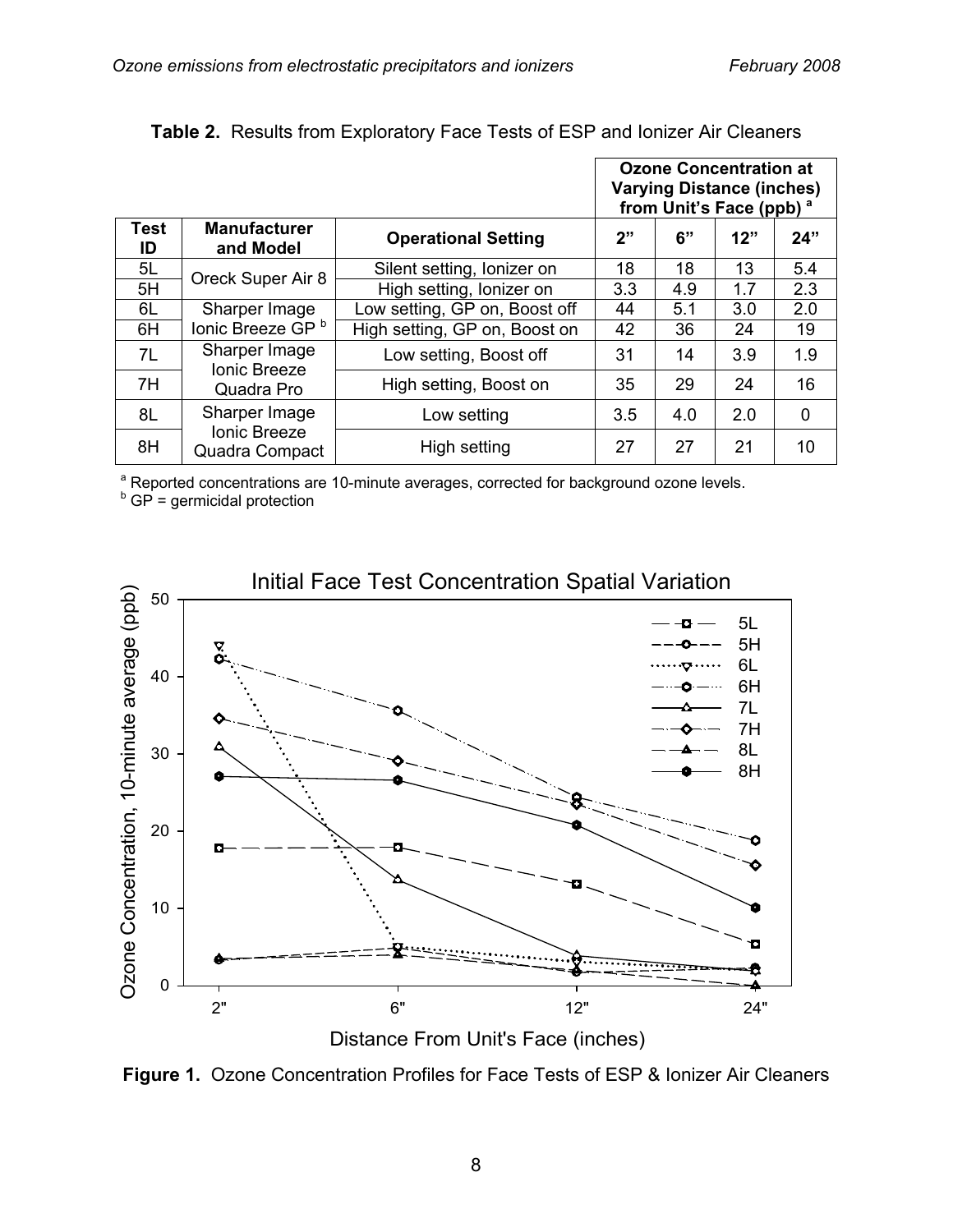#### **C. Face Test Discussion**

Minimal previously published research is available for comparison of the results obtained in this study. Previous work published in Consumer Reports® (Consumer Union, 2005a) examined one similar air cleaner by a comparable testing method. The authors measured ozone emission concentrations of 48 ppb and 18 ppb for the Sharper Image Ionic Breeze Quadra Professional Series at distances of 2 inches and 36 inches respectively. These values compare favorably to the results obtained in this study for the Sharper Image Ionic Breeze Quadra Pro of 35 ppb and 16 ppb at 2 inches and 24 inches respectively for operation at the high setting. The good agreement observed adds confidence to the results obtained for the air cleaner face tests.

Recently the devices marketed by Sharper Image have included an ozone exhaust control device named Ozone Guard. Consumers who purchased their air cleaner prior to the release of the Ozone Guard can purchase the control device separately. At the time of purchase of the Sharper Image models examined in this testing, they were not outfitted with the ozone emission control device. Thus, for the testing described in this report, none of the units utilized the Ozone Guard, and it is not known how this device might have performed under our test conditions.

In comparison to face test ozone emission concentrations from OGs, the results for ESPs and ionizers were substantially lower (ARB, 2006). None of the ESP and ionizer units exceeded 45 ppb, while OGs yielded ozone concentrations well in excess of 100 ppb with several tests measuring ozone above 1000 ppb. For each of the ESPs and ionizers tested, the measured concentration at 24 inches was at least 50% less than the ozone level measured at 2 inches, excluding unit 5 under high setting. This reduction is consistent with the previous results with OGs.

## **5. ROOM TESTS**

## **A. Room Test Methods**

A complete description of the room testing methodology utilized in this research is available elsewhere (ARB, 2006). Briefly, each device was operated in a test room located within a warehouse in Sacramento, California, located about 1000 meters from any major freeway or surface street. The room dimensions were similar to that of a home office or small bedroom (88 ft<sup>2</sup>, volume of  $\sim$ 20 m<sup>3</sup>). An air exchange rate (AER) of 0.3-0.5 was targeted for the testing. The AER was verified using a  $CO<sub>2</sub>$  tracer decay methodology. A summary of the actual AERs during the room tests is provided in Table 3 below.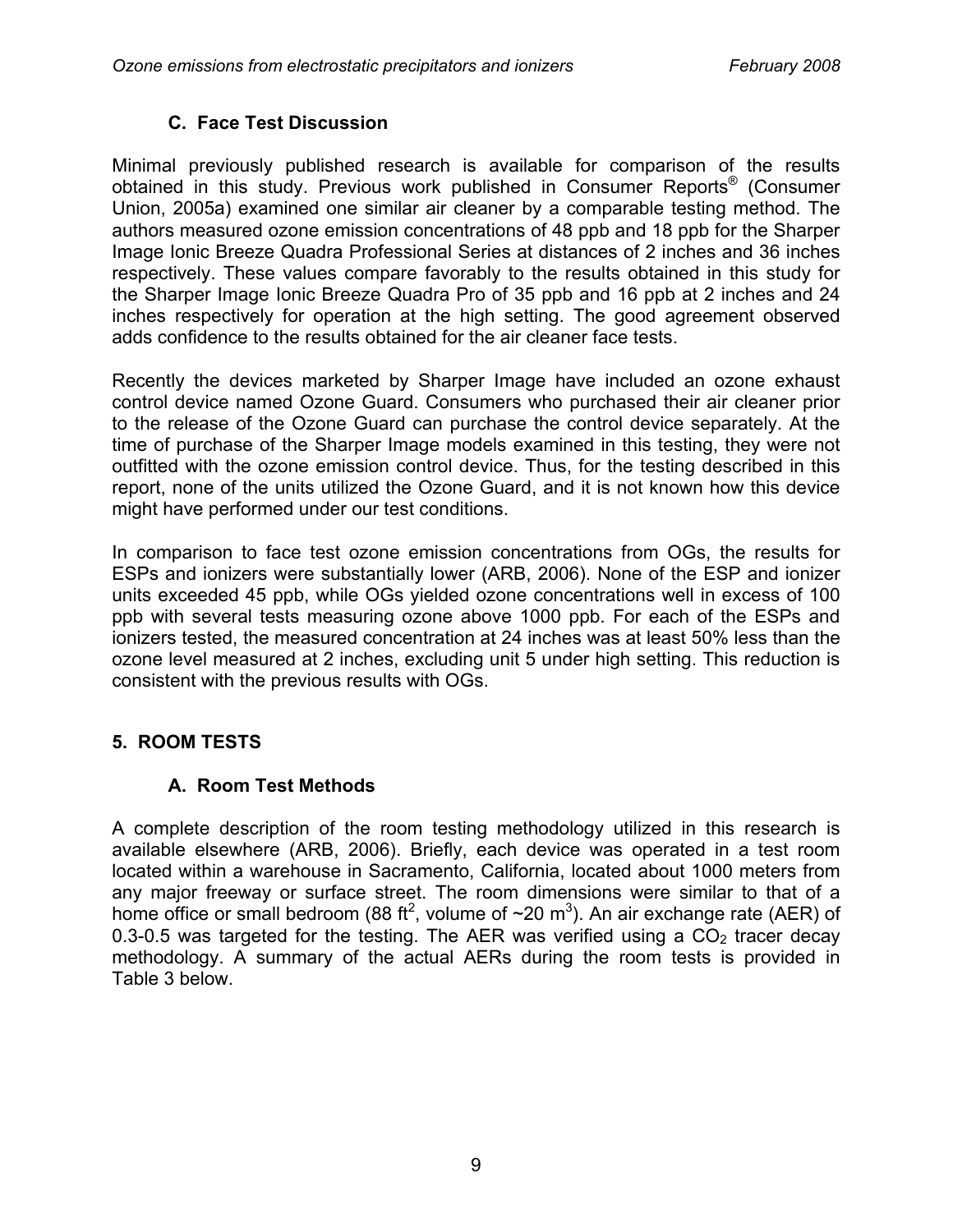| <b>Date</b> | Room Test #              | <b>AER</b><br>(air exchange rate;<br>air changes per hour) |
|-------------|--------------------------|------------------------------------------------------------|
| 6/23/05     | Pre-test                 | 0.27                                                       |
| 6/24/05     | Pre-test                 | 0.25                                                       |
| 6/27/05     | Pre-test                 | 0.28                                                       |
|             | <b>Pretest Average</b>   | 0.27                                                       |
| 7/12/05     | 5L, 5LA                  | 0.28                                                       |
| 7/19/05     | 5H, 6L, 6LA, 6H, 7L, 7LA | 0.26                                                       |
| 7/25/05     | 7LAR, 7H, 8L             | 0.25                                                       |
| 9/7/05      | 5LAR, 8LD, 8H, 9         | 0.27                                                       |
|             | <b>Test Average</b>      | 0.27                                                       |

**Table 3.** Air Exchange Rates for Room Tests of ESP and Ionizer Air Cleaners

Room tests were conducted during daytime hours on weekdays between July 8 and September 12, 2005. Prior to appliance testing, ozone concentrations were monitored in the test room and the adjacent warehouse open area for 30 minutes to characterize initial background conditions. At the completion of background ozone monitoring, appliance testing began. The appliance was placed in a central location in the room on top of a desk, 3 feet from the wall, at a height of approximately 2.5 feet off the floor. User instructions from the manufacturers were considered in selecting the location and settings for each appliance. The room-sampling probe for ozone was situated four feet above the floor to approximate the average "breathing zone height" for adults, and located about 3 feet from the device.

The appliance was remotely started at one of the pre-selected settings. Actual operational settings for each test are described in Table 4. For each test, the appliance was operated until ozone levels in the room reached steady-state (defined as maintenance of a constant ozone level of  $\pm$  5% for 30 minutes), or for 3 hours if steadystate was not achieved. After steady-state or 3 hours was reached, the appliance was turned off by remote switch, and the monitoring was continued until the room ozone level returned to ambient levels. In addition, the test room was monitored before and during the room tests for NO,  $NO<sub>2</sub>$ , NO<sub>x</sub>, room temperature (T), and relative humidity (RH). After each test period, room air was fully vented out of the building.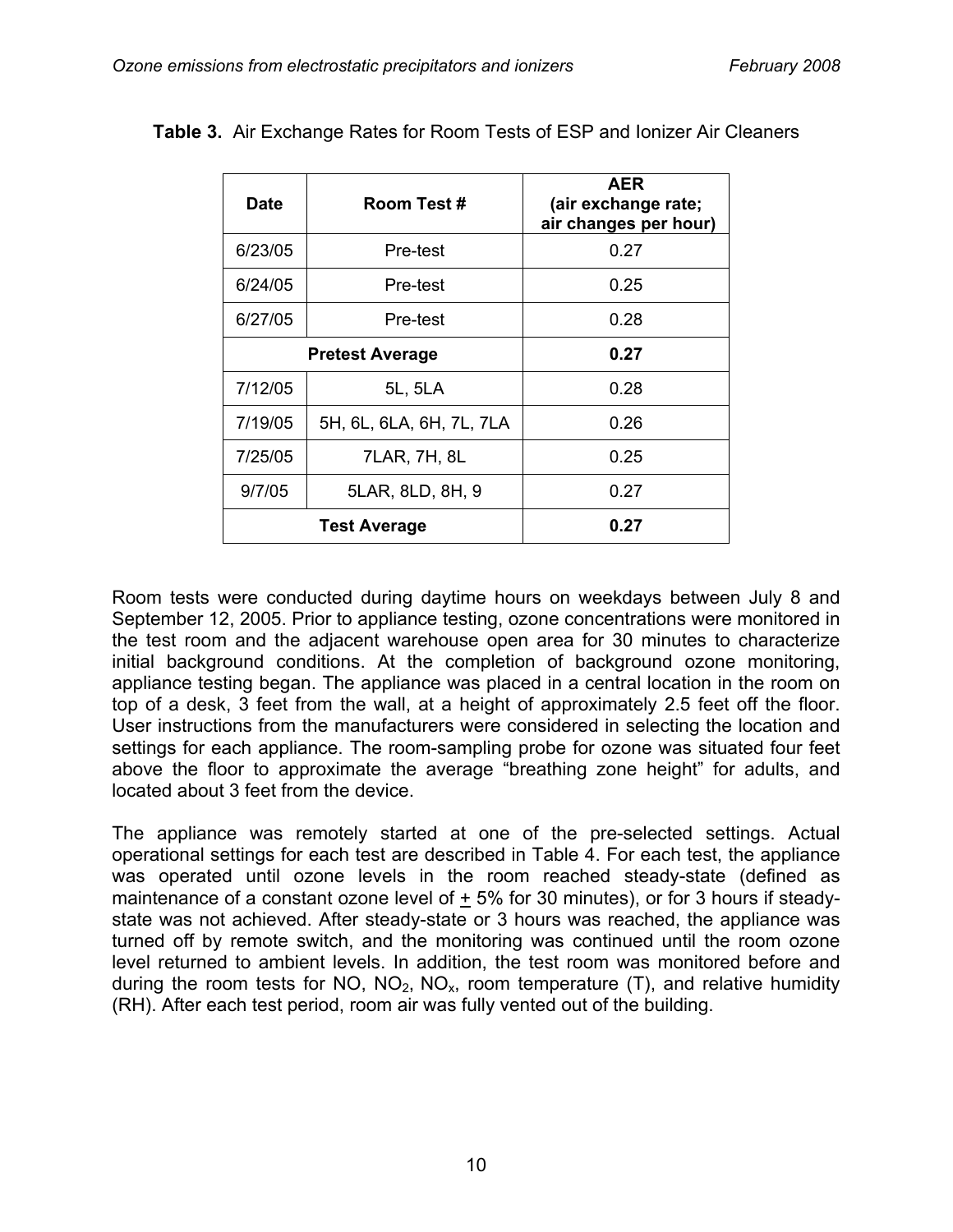#### **B. Room Test Results**

Results from the room tests for the electrostatic precipitators/ionizers are summarized in Table 4 and in Figures 2 and 3. Background ozone levels were NOT subtracted from the room measurements. The steep declines at the right end of the tracings of elevated concentrations in the figures indicate the rapid decay of ozone that occurred after the devices were turned off. Figure 2 displays the room ozone concentration profile for the units while operated at their high setting. Figure 3 displays the results for operation at the low setting. None of the units produced room concentrations above 50 ppb; in fact, room concentrations were generally very low, usually just a few ppb and reaching 16 ppb at most. Most of the room concentrations show a slight initial rise in the room ozone level once the unit was turned on. Several of the room tests showed no change in the ozone concentration after the unit was energized.

The maximum concentrations measured were less than 10 ppb for all tests, with the exception of units 6, 7 and 8 when operated at the high setting. This result is in agreement with the 2 inch face tests for these units in which the  $2^{nd}$ ,  $3^{rd}$  and  $4^{th}$  highest ozone concentrations were measured at the 2 inch distance. The only test to produce a 60-minute average concentration exceeding 10 ppb was the high setting operation of unit 7. It should be noted that the average background levels for all the unit 8 tests and the 5L and 5LAR tests were higher than the observed room concentrations. This is attributable to the tightness of the room and its associated low air exchange rate, plus the relatively short test time of 2 - 3 hours. This would seem to indicate that little, if any, of the ambient ozone entered the chamber during the tests; thus, the chamber ozone concentrations are essentially the result of emissions from the devices tested.

A steady-state concentration was not reached by any of the electrostatic precipitator/ionizer units when operated on their high setting. This is likely attributable to the low, measured ozone levels in conjunction with the tight variability allowance in our definition of a steady-state concentration.

Room test results for unit operation at their respective low settings produced ozone concentrations below 10 ppb for all of the units tested. In test 8L at about 105 minutes, a break in the door seal allowed background ozone to penetrate the test chamber after the unit had been turned off, creating a spike of about 9 ppb. Another anomaly is present in test 8LD in that the ozone level at the start of the test is higher than at any point later in the test. Both units 6 and 7 were observed to have initial spikes in the room ozone concentration that eventually decreased to less than 2 ppb.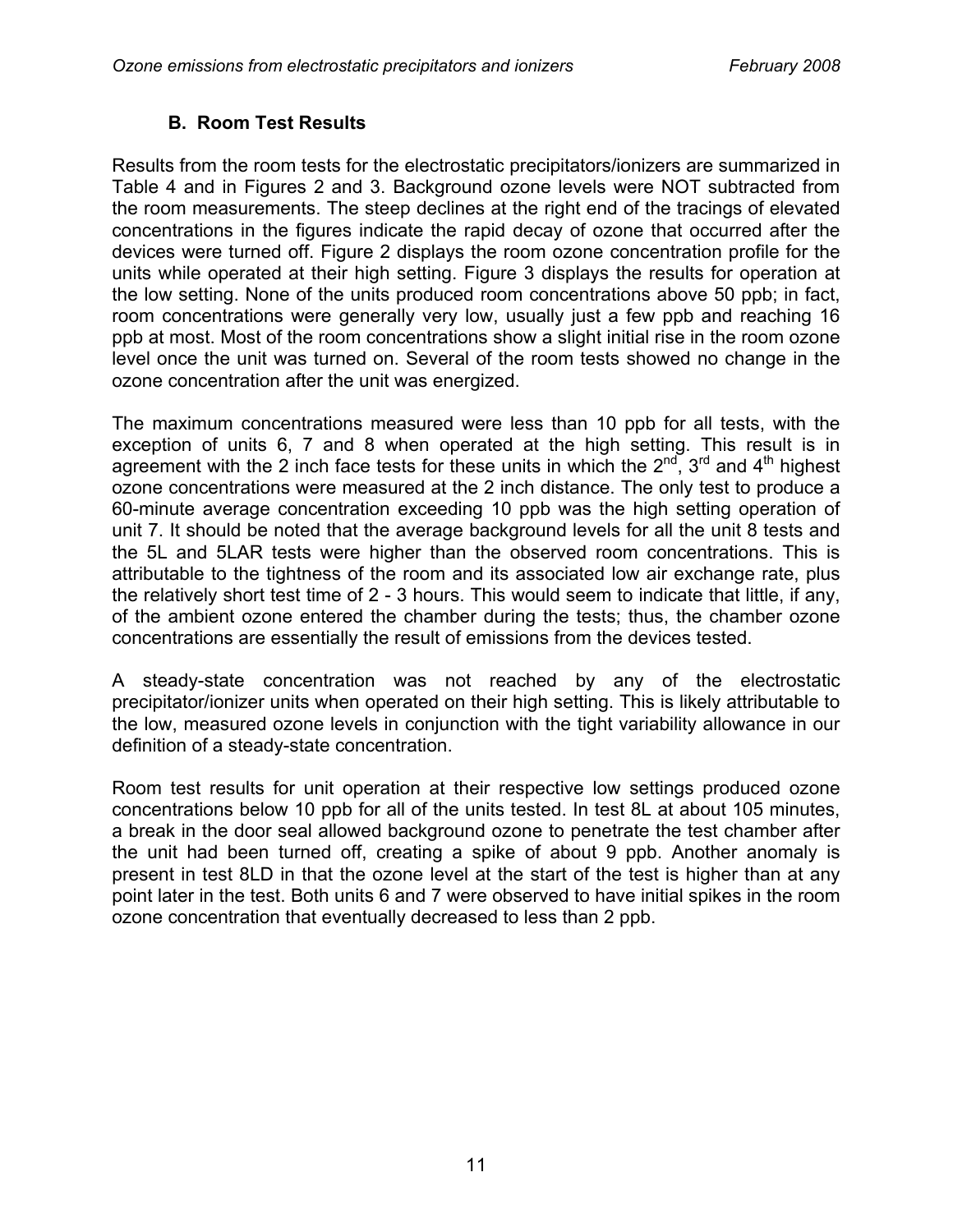|                |                                                        |                                           | <b>Ozone Concentration (ppb)</b> |                                      |                               |                                            |
|----------------|--------------------------------------------------------|-------------------------------------------|----------------------------------|--------------------------------------|-------------------------------|--------------------------------------------|
| <b>Test ID</b> | <b>Manufacturer</b><br>and Model                       | <b>Operational Setting</b>                | Max<br>1-min AVG <sup>a</sup>    | Max<br>$60$ -min<br>AVG <sup>a</sup> | Back-<br>ground<br><b>AVG</b> | <b>Relative</b><br><b>Humidity</b><br>(RH) |
| 5L             |                                                        | Fan at low speed, lonizer off             | 6.9                              | 6.6                                  | 8.3                           | 38.4                                       |
| 5LA            | Oreck Super Air 8                                      | Fan at low speed, lonizer on              | 4.5                              | 3.8                                  | 0.6                           | 47.6                                       |
| 5LAR           |                                                        | Repeat of test 5LA                        | 8.2                              | 6.9                                  | 8.9                           | 32.9                                       |
| 5H             |                                                        | Fan at high speed, lonizer on             | 2.5                              | 2.1                                  | 0.8                           | 43.1                                       |
| 6L             |                                                        | Low setting, GP off, Boost off            | 8.1                              | 3.7                                  | 2.2                           | 39.2                                       |
| 6LA            | Sharper Image<br>lonic Breeze GP <sup>b</sup>          | Low setting, GP on, Boost off             | 5.5                              | 2.5                                  | 2.2                           | 40.9                                       |
| 6H             |                                                        | High setting, GP on, Boost off            | 10.5                             | 9.0                                  | 0.3                           | 38.4                                       |
| 7L             |                                                        | Low setting, Boost off                    | 3.8                              | 1.6                                  | 2.2                           | 39.9                                       |
| 7LA            | Sharper Image<br><b>Ionic Breeze</b>                   | Low setting, Boost on                     | 6.8                              | 3.7                                  | 6.1                           | 37.0                                       |
| 7LAR           | Quadra Pro                                             | Repeat of test 7LA                        | 9.0                              | 4.6                                  | 8.3                           | 42.5                                       |
| 7H             |                                                        | High setting, Boost on                    | 15.1                             | 14.1                                 | 7.1                           | 36.3                                       |
| 8L             |                                                        | Low setting                               | 2.1                              | 1.2                                  | 9.1                           | 37.6                                       |
| 8LD            | Sharper Image<br><b>Ionic Breeze</b><br>Quadra Compact | Test 8L performed using<br>duplicate unit | 8.8                              | 6.1                                  | 17.9                          | 36.0                                       |
| 8H             |                                                        | High setting                              | 10.6                             | 9.5                                  | 17.2                          | 36.1                                       |
| 9              | Sharper Image<br><b>Ionic Breeze</b><br>Air Freshener  | On (no user defined controls)             | 2.2                              | 1.7                                  | 0.6                           | 32.9                                       |

**Table 4.** Ozone Concentration Results from Room Tests of ESP and Ionizer Air Cleaners

<sup>a</sup> Background concentration not subtracted from measured room value.

 $b$  GP = germicidal protection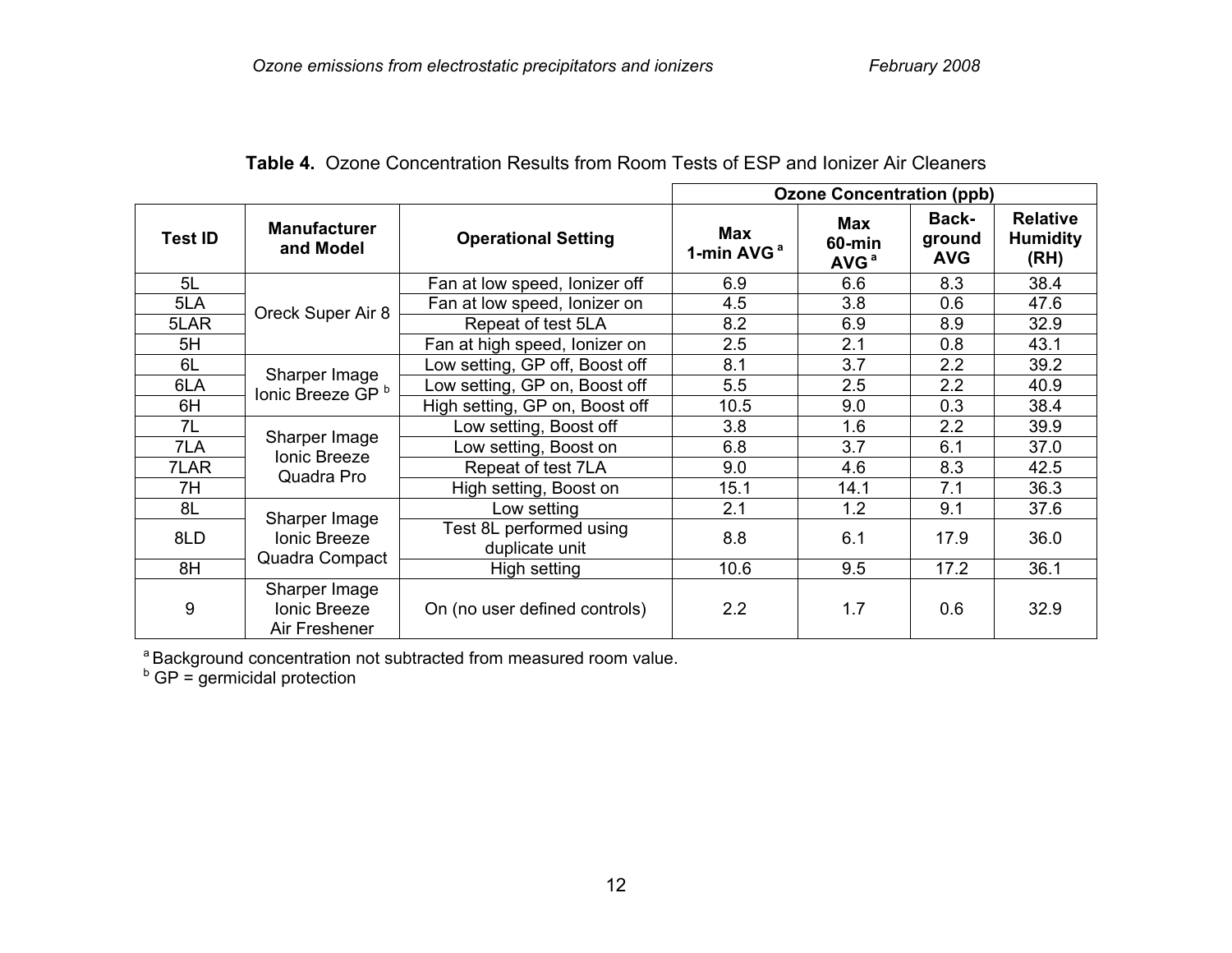





Room Ozone Concentration Profiles for Low Setting

**Figure 3.** Ozone Room Concentration Profiles for Low Setting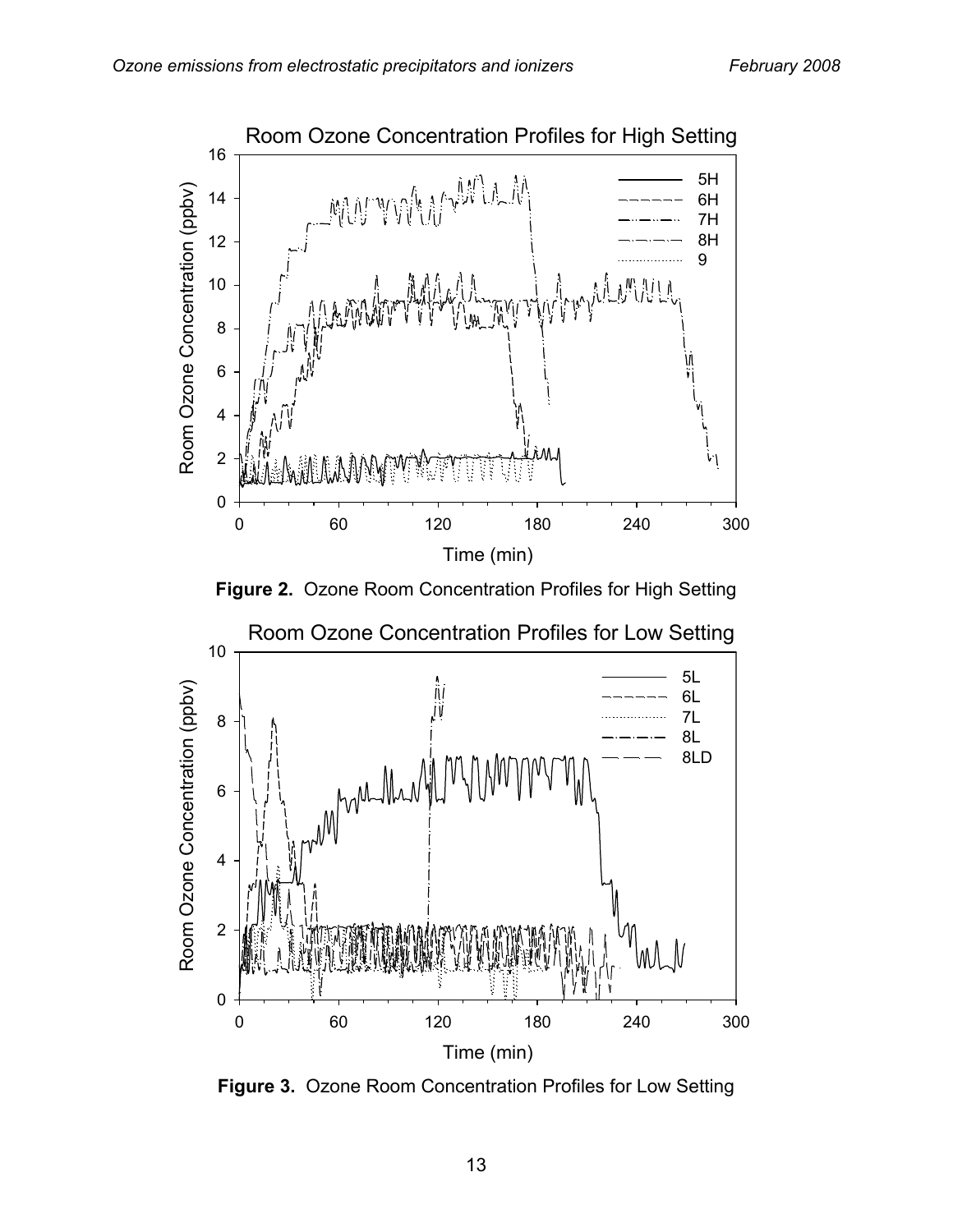#### 1. Oreck Super Air 8

The observed maximum room ozone concentration for unit 5 was more than 2 times higher for the low versus the high setting, as shown in Figure 4 (background not subtracted). This result is consistent with the higher ozone concentrations measured for the low setting during the initial face emissions tests. But, greater average background ozone levels observed during the low versus high setting, 8.3 ppb and 0.8 ppb respectively, may also have contributed to this result.



Unit 5 - Oreck Super Air 8

**Figure 4.** Ozone Room Concentration Profiles for Unit 5

The impact of operation of the ionizer feature on observed ozone concentrations was unable to be ascertained. In test 5LA the measured room ozone concentrations were less than those observed in 5L when the ionizer was not used. One observed difference between 5L and 5LA is the substantially lower background levels during the 5LA test (0.6 vs. 8.3 ppb average; see Table 4). In contrast, the room ozone levels in the replicate test, 5LAR, were higher than those observed in test 5L, when background levels were comparable (8.9 vs. 8.3 ppb averages). However, the lower RH in test 5LAR may also have contributed to the higher levels measured. Comparing 5LA to 5LAR (the repeat test), 5LAR showed nearly twice the ozone level as 5LA; the higher background ozone and lower RH likely account for this difference.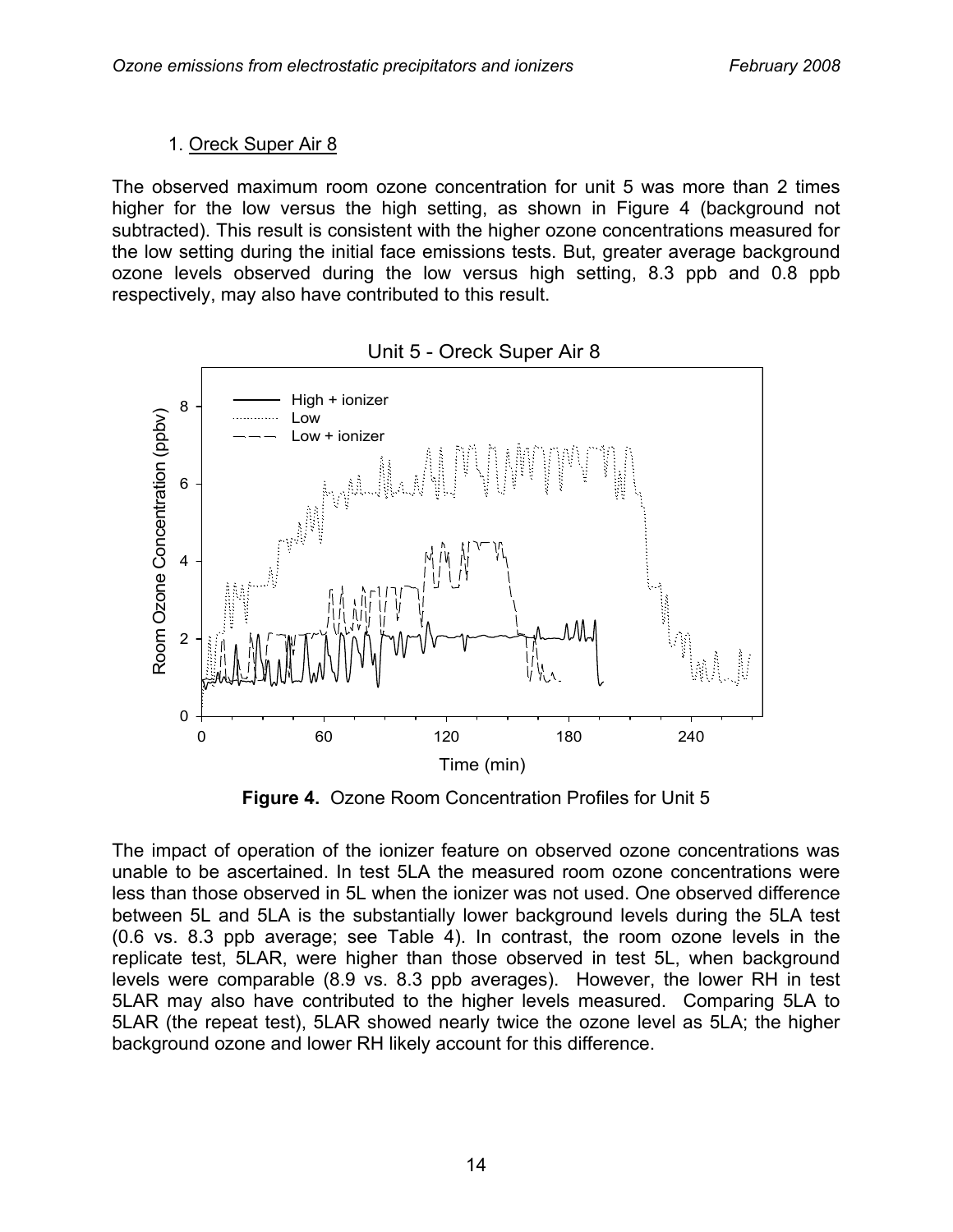#### 2. Sharper Image Ionic Breeze GP

The room ozone concentration results for unit 6 are displayed in Figure 5 (background not subtracted). Operating unit 6 under its low setting produced a small initial room ozone concentration spike of 5-8 ppb, both with and without the operation of the germicidal protection (GP) function, peaking at 20-22 minutes. However, in both cases the room concentrations decreased to a background ozone level of about 2 ppb within about 45 minutes. Operation of unit 6 with the GP function produced lower room concentrations, with a difference of about 1 ppb for the maximum 60-minute average concentration.



**Figure 5.** Ozone Room Concentration Profiles for Unit 6

No concentration spike was observed for operation at the high setting. Room ozone concentrations measured in test 6H rose steadily to 9 ppb over the first 60 minutes, with a maximum concentration of 10.5 ppb observed at 105 minutes. Steady-state concentrations as defined for these tests were not observed in any of the unit 6 tests. However, the observed concentrations after 60 minutes typically varied by approximately ± 1 ppb, and can be considered essentially steady-state.

#### 3. Sharper Image Ionic Breeze Quadra Pro

Results from the room tests conducted on unit 7 are provided in Figure 6 (background not subtracted) and Table 4. Three of the four tests conducted (repeat test not shown in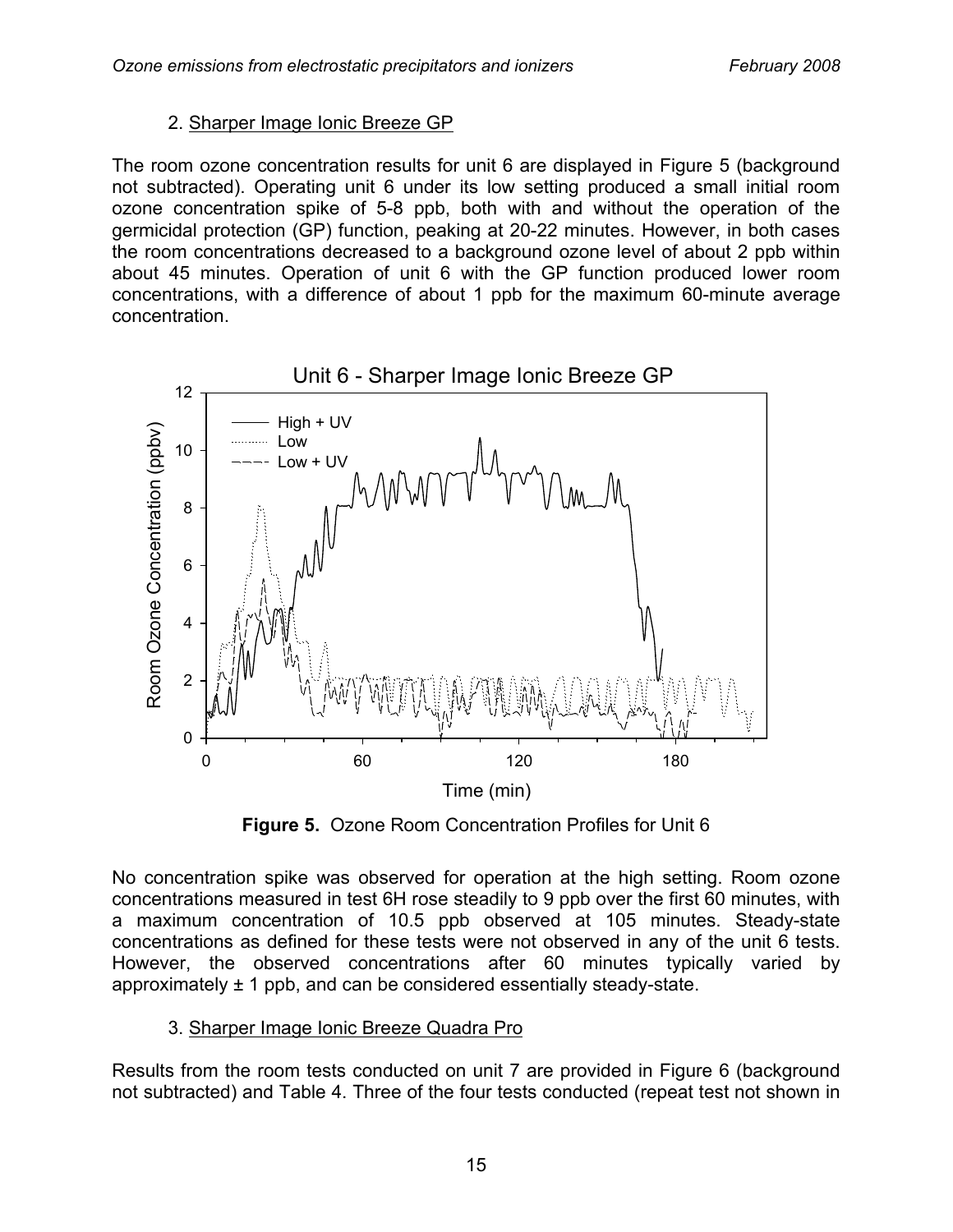Figure 6) showed a low initial spike of 6-8 ppb in the room ozone concentration, which peaked at about 20-25 minutes. The two tests with the low + boost operational settings peaked at ozone levels of 9 ppb (not shown in figure) and 6.8 ppb, while the low setting alone peaked at 3.8 ppb. The spike in initial room ozone concentration for the low setting operation mimicked the background levels (8.3, 6.1 and 2.2 ppb averages, respectively). In all three of these tests the room ozone concentration then decreased to less than 3 ppb within 60 minutes. Under high setting unit 7 showed a steady increase in the room ozone concentration to 14 ppb within 60 minutes. Near the end of the test the concentration had increased to 15 ppb. It is possible that the room levels would have continued to increase slightly if the unit were not turned off at 180 minutes. In general the behavior of unit 7 was very similar to that of unit 6 for all the operational settings. Again, steady-state concentrations as defined for these tests were not achieved. However, the observed concentrations after 60 minutes typically varied by approximately  $\pm$  1 ppb, and can be considered essentially steady-state.

As shown in Table 4, the repeat test conducted for unit 7, test 7LAR, showed slightly higher ozone concentrations compared to test 7LA. The slightly higher background ozone during test 7LAR may account for this difference; however, average RH was notably higher for test 7LAR, which would be expected to have a dampening effect on ozone emissions during that test. In general, ozone levels were very low in both tests, and the results are reasonably consistent for tests conducted under different, relatively uncontrolled, environmental conditions.



**Figure 6.** Ozone Room Concentration Profiles for Unit 7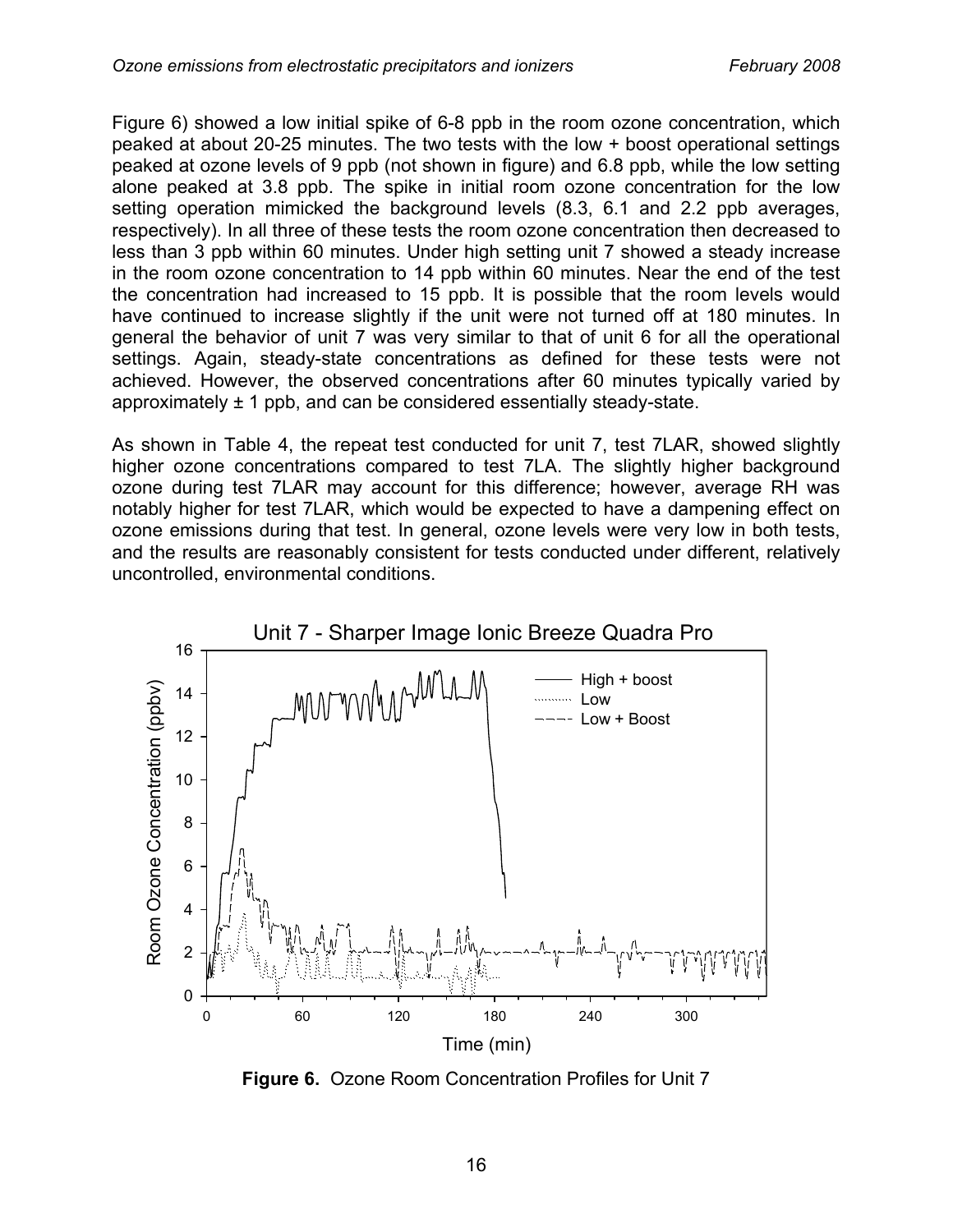#### 4. Sharper Image Ionic Breeze Quadra Compact

Ozone room concentration profiles (background not subtracted) are displayed in Figure 7 for all operational settings of unit 8. Operation at the low setting produced a very low room concentration of 1-2 ppb. A spike in the concentration profile was observed at 115 minutes, but the unit had already been turned off. The likely source was the ambient ozone that entered the chamber due to a breach of the test chamber door seal.

Test results for a duplicate unit (data not presented in Figure 7; see Table 4) operated under low setting showed a much different concentration profile. The room ozone concentration was the highest at the start of the test (8.8 ppb), and slowly decreased to about 2 ppb over 45 minutes. The background ozone showed the highest average during this test; thus it is possible that the background ozone was highest at the beginning of the test and decreased over the course of the test. The difference in results between test 8L and the test of the duplicate device (8LD) may totally be explained by the fact that the background ozone (for 8LD) was about twice that for test 8L (17.9 vs. 9.1 ppb). It is also possible that oil residue from the manufacturing process or volatile organic compounds (VOCs) off-gassing from the device may have acted as an ozone sink. Based on the observed results, it is likely that the output from unit 8 under the low setting was not sufficient to raise the room ozone concentrations above 2 ppb.

Results for unit 8 using the high operation setting were similar to those observed for units 6 and 7 under high setting. The room ozone levels reached an apparent steadystate at 9 ppb within 60 minutes. A steady-state concentration as operationally defined for this project was not observed as the room ozone level varied by about 20%. However, the ozone concentration during test 8L was  $\pm$  1 ppb for the first 100 minutes of the test, and room levels varied by only  $\pm$  2 ppb for test 8H. Thus the room concentrations essentially reached a steady-state.

#### 5. Sharper Image Ionic Breeze Air Freshener

As shown in Figure 8, the room ozone concentration (background not subtracted) did not exceed 2.6 ppb at any time during the test for unit 9, the air freshener. This device did not contribute significantly to the room ozone concentration. A steady-state concentration according to the operational definition was not reached during the test. However, since the room levels fluctuate by less than  $\pm$  1 ppb, the room concentration can be essentially considered to have attained steady-state.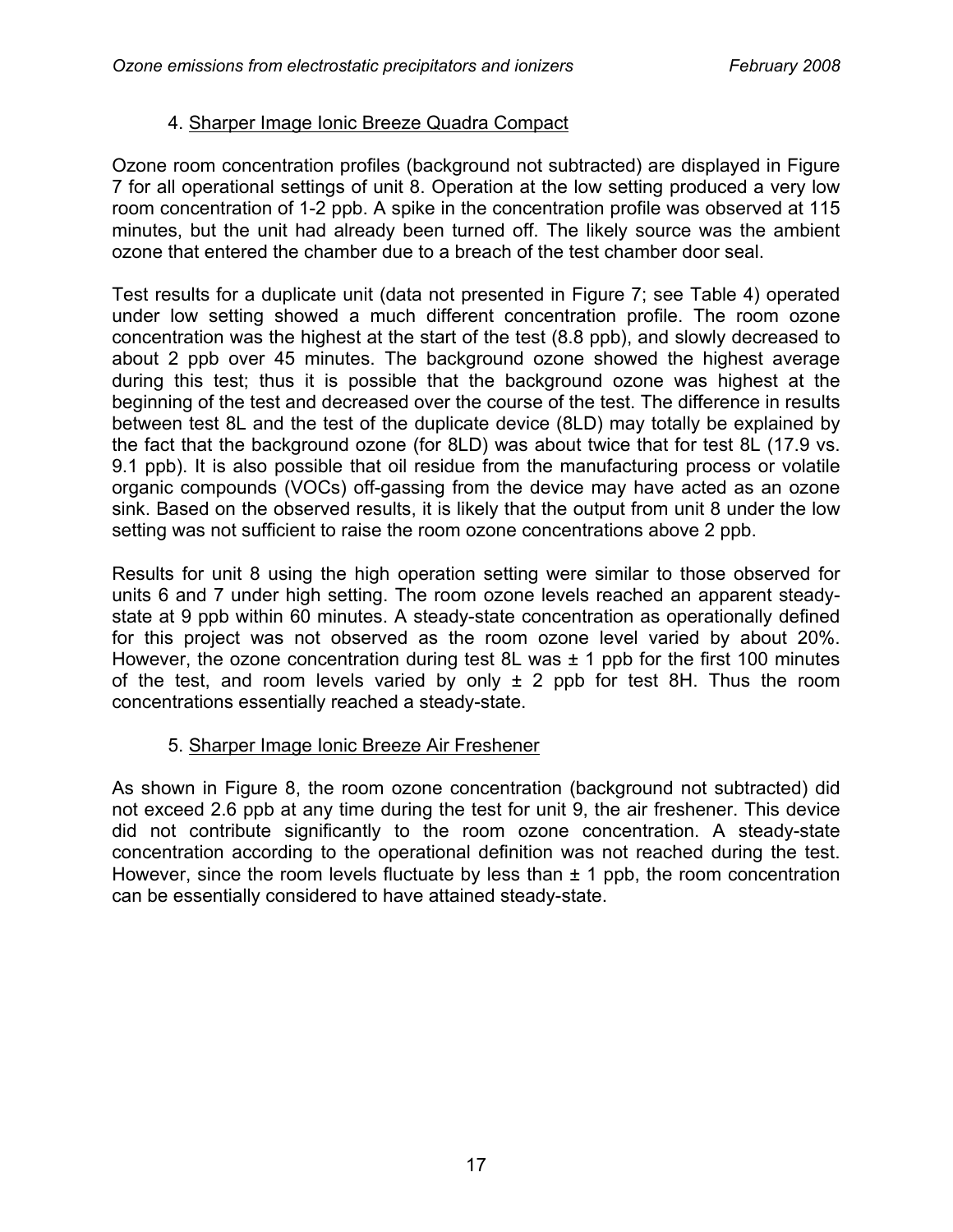

**Figure 7.** Ozone Room Concentration Profiles for Unit 8



**Figure 8.** Ozone Room Concentration Profile for Unit 9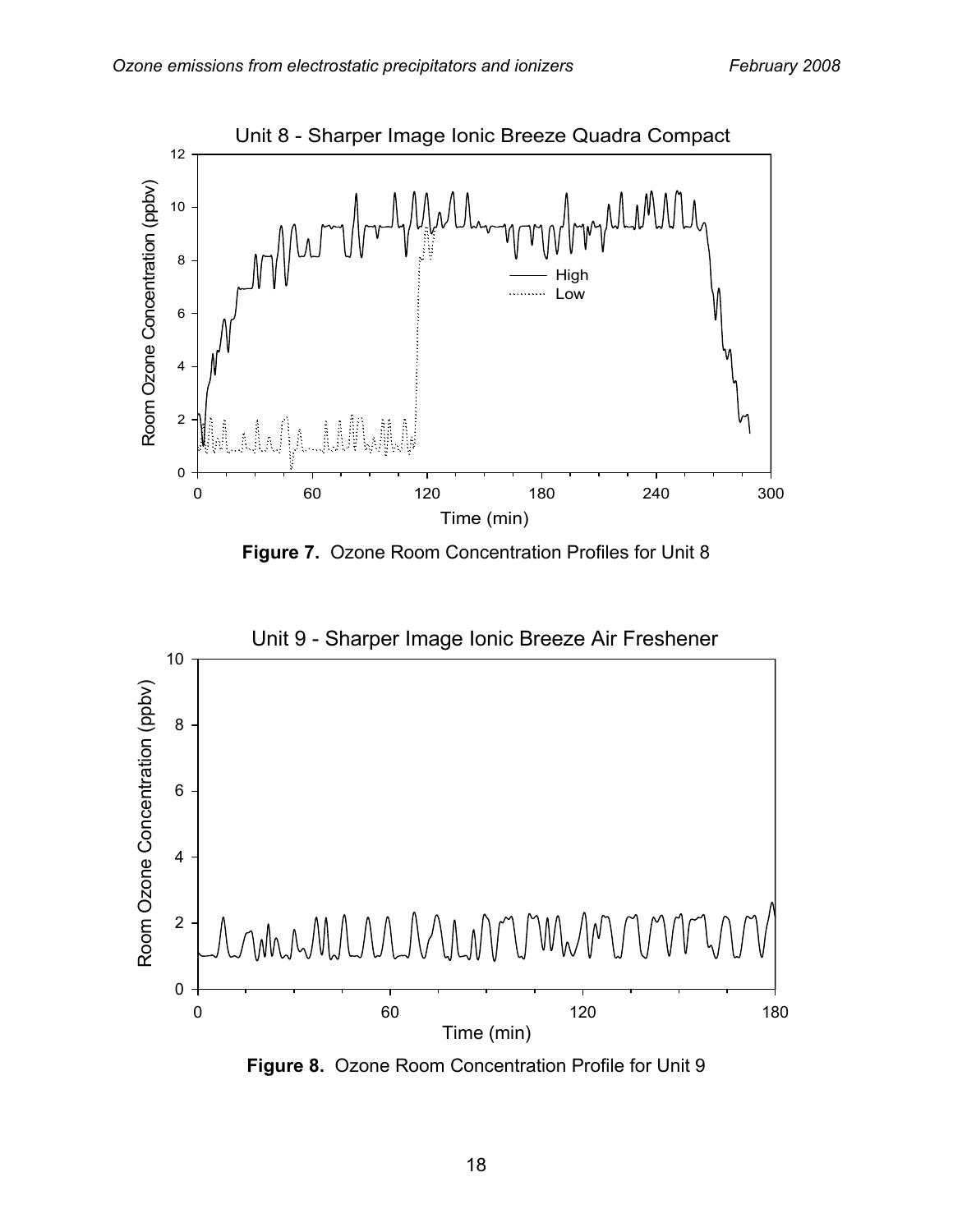#### **C. Room Test Discussion**

Room ozone concentrations measured during the operation of ESP and ionizer air cleaners were substantially lower than previously observed during similar testing of OGs (ARB, 2006). None of the room ozone concentrations measured from the ESPs and ionizer exceeded 20 ppb. However, for OGs, numerous room tests measured ozone concentrations well in excess of 50 ppb, with several OG tests well above 100 ppb. Most importantly, the ozone room concentrations measured from the ionizers and ESPs did not exceed health-based standards such as the California AAQS, NAAQS, U.S. Occupational Safety and Health Administration (OSHA) permissible exposure limit, FDA medical device emission limit or the UL electrostatic air cleaner emission limit.

However, because these standards typically use averaging times or test methods greater than 2-3 hours and/or a sampling location nearer the device, it is possible that some of the devices tested could produce room concentrations that exceed these standard levels if the devices were operated for a longer time period, as required by those standards. Additionally, although RH was relatively low for most of these experiments (ranging from 33 to 48%), desert areas of California experience even lower RH during portions of the year, so ozone emissions in those areas could be expected to be higher than those measured in our tests. And, perhaps most important, preliminary review of the detailed data collected indicates that our test room likely had substantial ozone sinks. That is, it appears there may have been greater loss of ozone through reaction with the wall and furniture surfaces in the room than anticipated. This will be further explored in a future paper, but if correct would indicate that ozone emission rates would be expected to be higher for these devices when tested in a more rigorous test chamber under more controlled conditions.

There is minimal previously published research against which to compare the results obtained in these room tests. Britigan *et al*. (2006) examined a Sharper Image Quadra that is similar to the Quadra Pro evaluated in this research. The authors measured room concentrations of 9 and 12 ppb in office environments of 35.2 and 27.1  $m<sup>3</sup>$ . These results are similar to the 3.8-15.1 ppb room concentration range obtained for various settings in this study. This level of agreement for the Quadra units provides additional confidence in the results obtained from the room tests. Lack of additional previous research hinders comparison of our results for the other units examined.

## **7. EMISSION TESTS**

#### **A. Emission Test Methods**

A thorough description of the methodology utilized for the determination of the ozone emission rate from ESP and ionizer air cleaners is available in ARB's previous report on ozone generators (ARB, 2006). Briefly, in March of 2006, after completion of the room tests each device was tested to ascertain its ozone emission rate. Exhaust from each device was directed into Teflon® ductwork custom designed to fit tightly over each unit's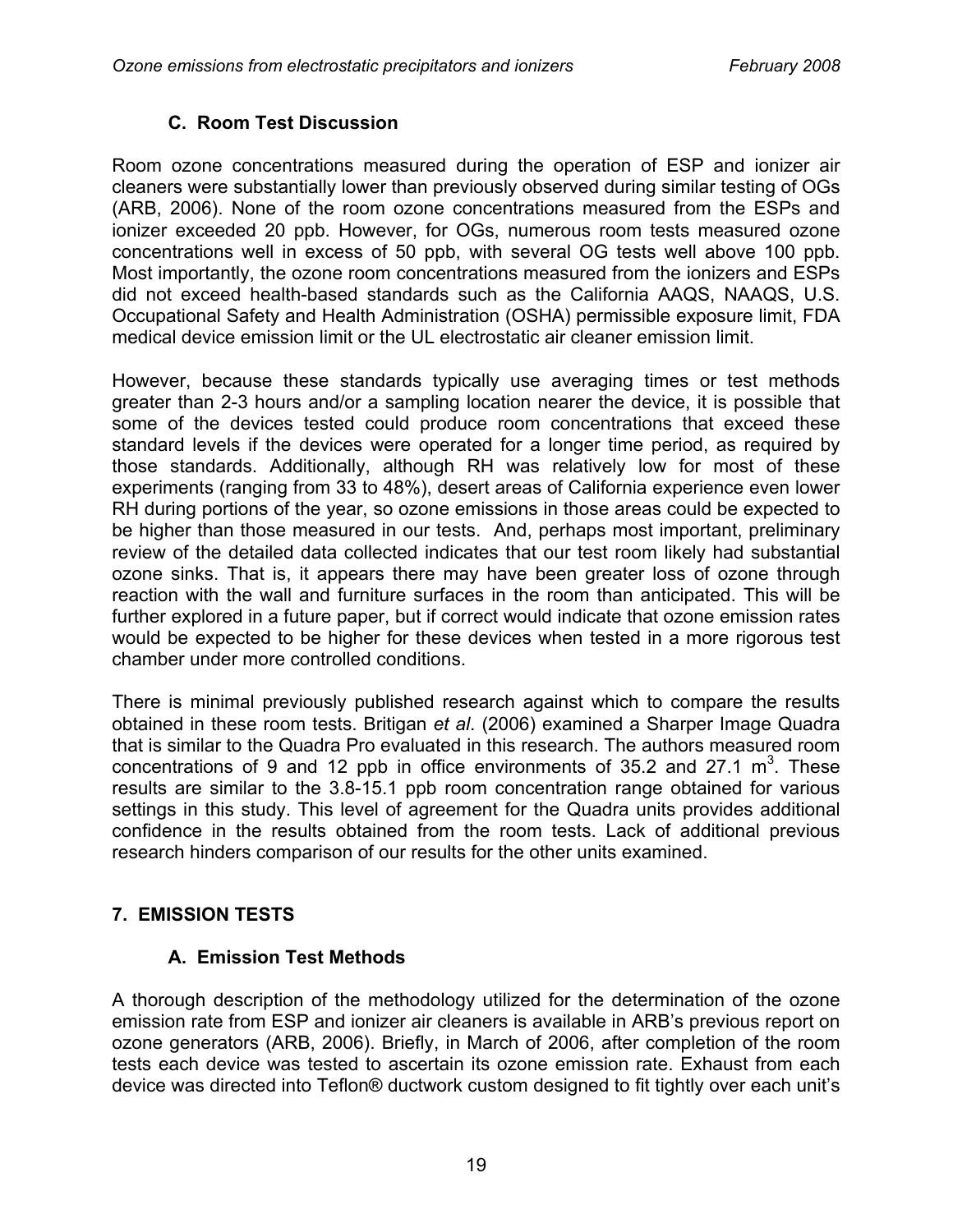vent face. The duct was designed to direct the unrestricted exhaust flow to an ozone emissions sampling port.

Standard source test methods from ARB (1999) were used as a guide for the emission rate measurements. Ozone emission concentrations were measured using an API 400 ozone analyzer, while a second API 400 ozone analyzer was used to monitor background ozone concentrations in the adjacent area of the building. The crosssection of the duct was traversed by sampling at eight pre-set locations within the duct (total of eight sampling points), with the probe kept perpendicular to the air flow. Temperature and relative humidity were monitored in the appliance exhaust within the ductwork.

Measurements in the duct were taken at different appliance settings once the ozone concentrations and air velocity reached a maximum level and maintained stability. Oneminute measurements of ozone were taken for five consecutive minutes at each of eight locations, and all 40 data points were averaged. Air velocity measurements taken at each sampling point also were averaged.

The emission rates, expressed in units of emitted ozone mass per unit time, were calculated by converting the measured ozone concentration in ppb units to mass/volume units, multiplying that value by the air flow rate through the duct, and converting the mass/volume units to units of milligrams/hour (mg/hr). All ozone concentrations were first corrected by subtracting the background (warehouse) ozone concentration. Assuming standard temperature and pressure, the conversions from concentration (ppb) to emission rate (mg/hr) were accomplished using the following equations:

 $O<sub>3</sub>$  (µg/m<sup>3</sup>) = (X ppb  $O<sub>3</sub>$  measured in the duct) x (10<sup>-9</sup>) x (1 mole of gas/24.46 liters)  $x$  (48.00 g O<sub>3</sub>/mole) x (1000 liters/m<sup>3</sup>) x 10<sup>6</sup> µg/g

Air Flow Rate (m<sup>3</sup>/s) = (X m/s duct air velocity) x (0.0081 m<sup>2</sup> duct area)

 $O<sub>3</sub>$  Emission Rate = (X  $\mu$ g/m<sup>3</sup> O<sub>3</sub>) x (Y m<sup>3</sup>/s flow rate) =  $\mu$ g/s

 $O<sub>3</sub>$  Emission Rate in mg/hr =  $\mu$ g/s x (0.001 mg/ $\mu$ g) x (3600 s/hr) = Mass/time in mg/hr

#### **B. Emission Test Results**

The results from the emissions tests conducted on the ESPs and ionizers are summarized in Table 5 and Figures 9 and 10. As shown in Table 5 all of the measured linear velocities from the electrostatic precipitators/ionizers were within the range observed for the OGs examined previously (ARB, 2006), with the exception of unit 5 when operated on high. This higher flow rate is likely the reason for the decreased ozone levels observed for unit 5 during the face tests and room tests when operated on high versus low setting.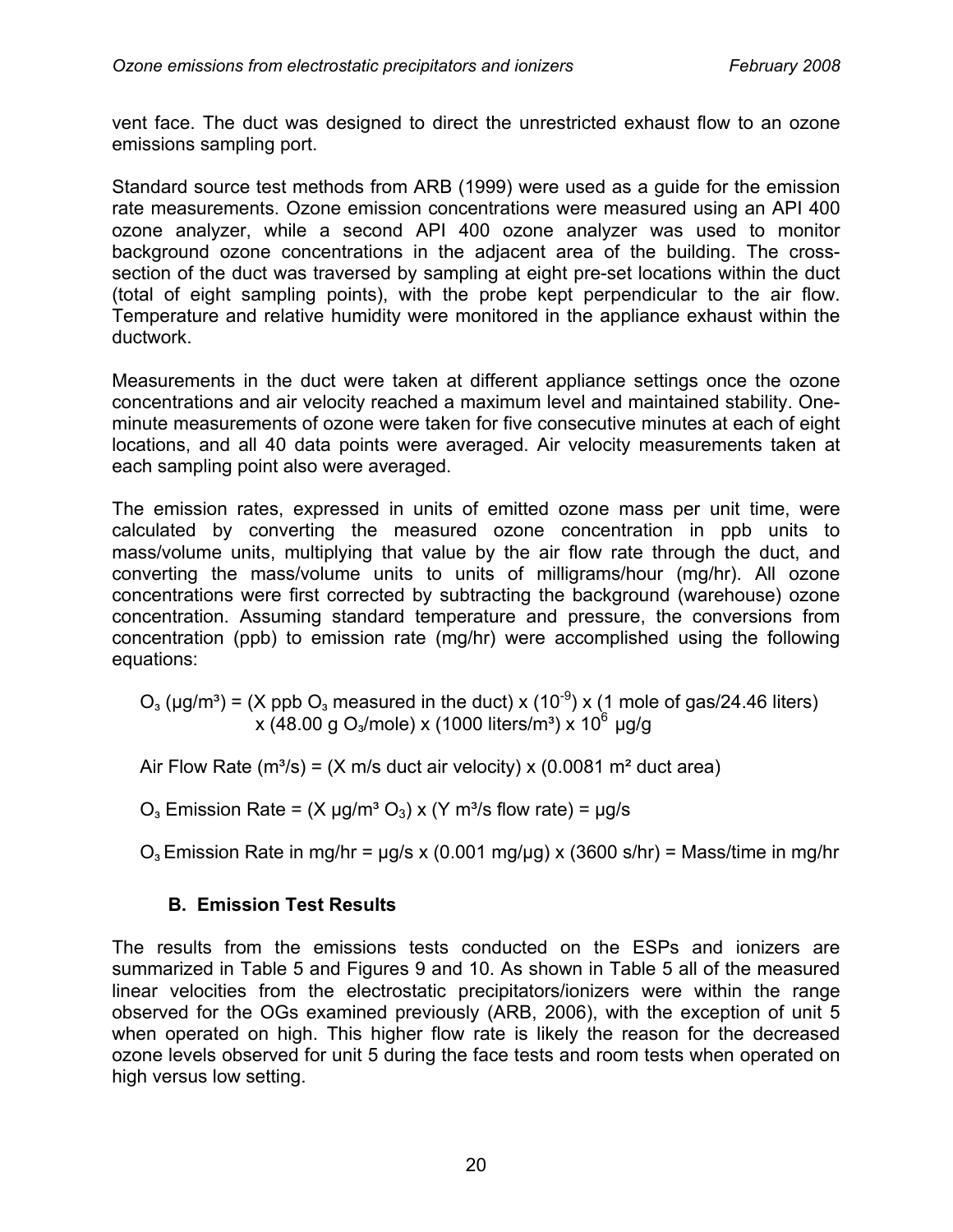| <b>Test</b><br>ID | <b>Manufacturer</b><br>and Model                                                                                    | <b>Operational</b><br><b>Setting</b>   | <b>Measured</b><br><b>Velocity</b><br>(m/s) | <b>Volumetric</b><br><b>Flow Rate</b><br>$(m^3/s)$ | Corrected $O3$<br><b>Emission</b><br><b>Concentration</b><br>(ppb) $a$ | Calculated $O_3$<br><b>Emission Rate</b><br>(mg/hr) |  |
|-------------------|---------------------------------------------------------------------------------------------------------------------|----------------------------------------|---------------------------------------------|----------------------------------------------------|------------------------------------------------------------------------|-----------------------------------------------------|--|
| 5L                |                                                                                                                     | Fan at low speed, lonizer off          | 1.19                                        | 0.0096                                             | 16                                                                     | 1.1                                                 |  |
| 5LA               | Oreck Super Air 8                                                                                                   | Fan at low speed, lonizer on           | 1.17                                        | 0.0095                                             | 18                                                                     | 1.2                                                 |  |
| 5LAR              |                                                                                                                     | Repeat of test 5LA                     | 1.17                                        | 0.0095                                             | 21                                                                     | 1.4                                                 |  |
| 5H                |                                                                                                                     | Fan at high speed, lonizer on          | 3.55                                        | 0.0288                                             | 8                                                                      | 1.6                                                 |  |
| 6L                | Sharper Image                                                                                                       | Low setting, GP off, Boost off         | 0.74                                        | 0.0060                                             | 47                                                                     | 2.0                                                 |  |
| 6LA               | lonic Breeze GP <sup>b</sup>                                                                                        | Low setting, GP on, Boost off          | 0.73                                        | 0.0059                                             | 51                                                                     | 2.1                                                 |  |
| 6H                |                                                                                                                     | High setting, GP on, Boost off         | 0.73                                        | 0.0059                                             | 70                                                                     | 2.9                                                 |  |
| 7L                |                                                                                                                     | Low setting, Boost off                 | 0.94                                        | 0.0076                                             | 33                                                                     | 1.8                                                 |  |
| 7LA               | Sharper Image<br>Ionic Breeze                                                                                       | Low setting, Boost on                  | 1.02                                        | 0.0083                                             | 47                                                                     | 2.7                                                 |  |
| 7LAR              | Quadra Pro                                                                                                          | Repeat of test 7LA                     | 1.02                                        | 0.0083                                             | 16                                                                     | 0.94                                                |  |
| 7H                |                                                                                                                     | High setting, Boost on                 | 1.01                                        | 0.0082                                             | 44                                                                     | 2.6                                                 |  |
| 8L                | Sharper Image                                                                                                       | Low setting                            | 0.70                                        | 0.0057                                             | 13                                                                     | 0.50                                                |  |
| 8LD               | Ionic Breeze                                                                                                        | Test 8L performed using duplicate unit | 0.75                                        | 0.0061                                             | 17                                                                     | 0.72                                                |  |
| 8H                | Quadra Compact                                                                                                      | High setting                           | 0.70                                        | 0.0057                                             | 32                                                                     | 1.3                                                 |  |
|                   | <sup>a</sup> Concentrations are the measured value minus the average background concentration on the day of testing |                                        |                                             |                                                    |                                                                        |                                                     |  |

**Table 5.** Ozone Emissions Determined from ESP and Ionizer Air Cleaners

 $b$  GP = germicidal protection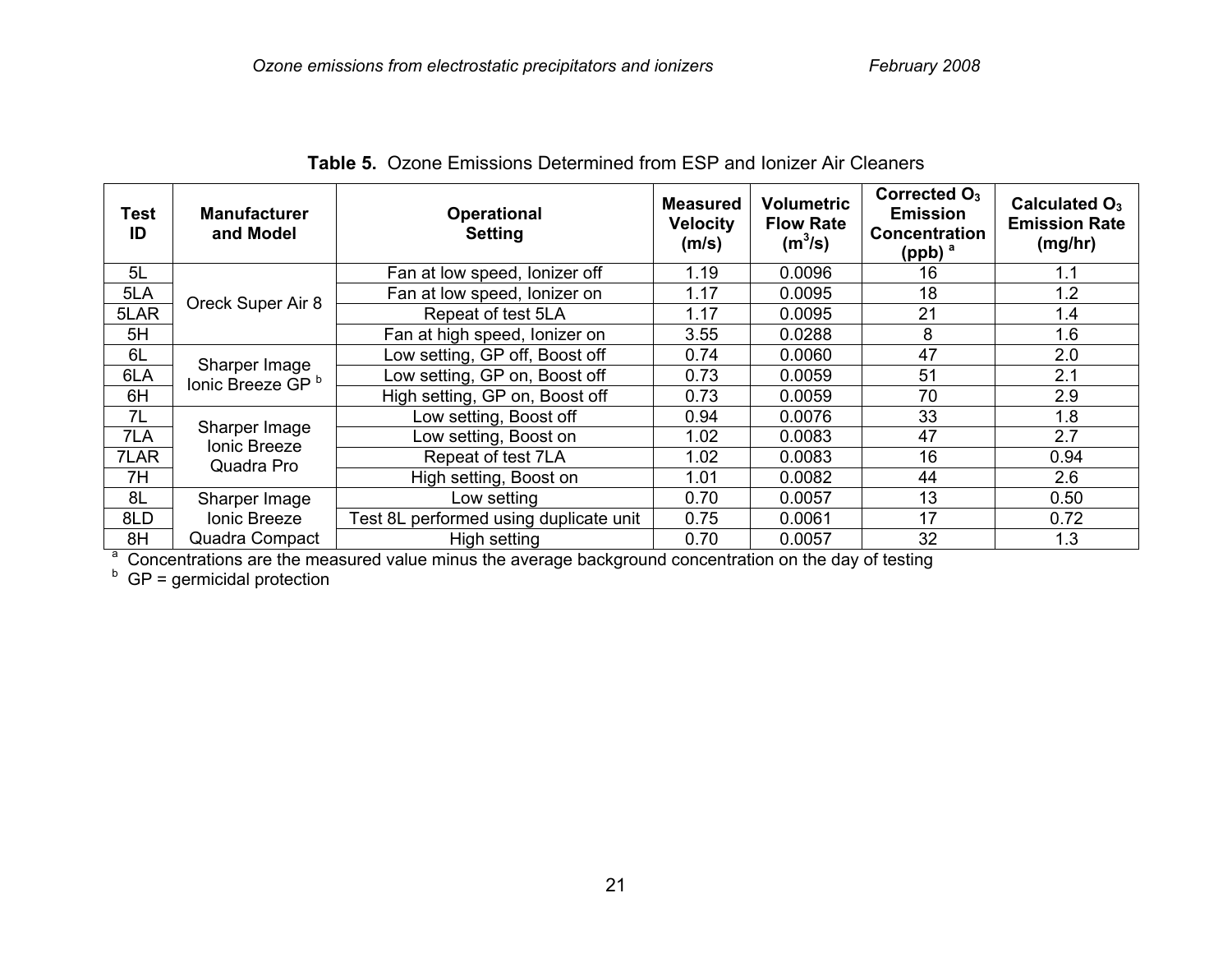

**Figure 9.** Ozone Emission Concentrations from ESP and Ionizer Air Cleaners



**Figure 10.** Calculated Ozone Emission Rates from ESP and Ionizer Air Cleaners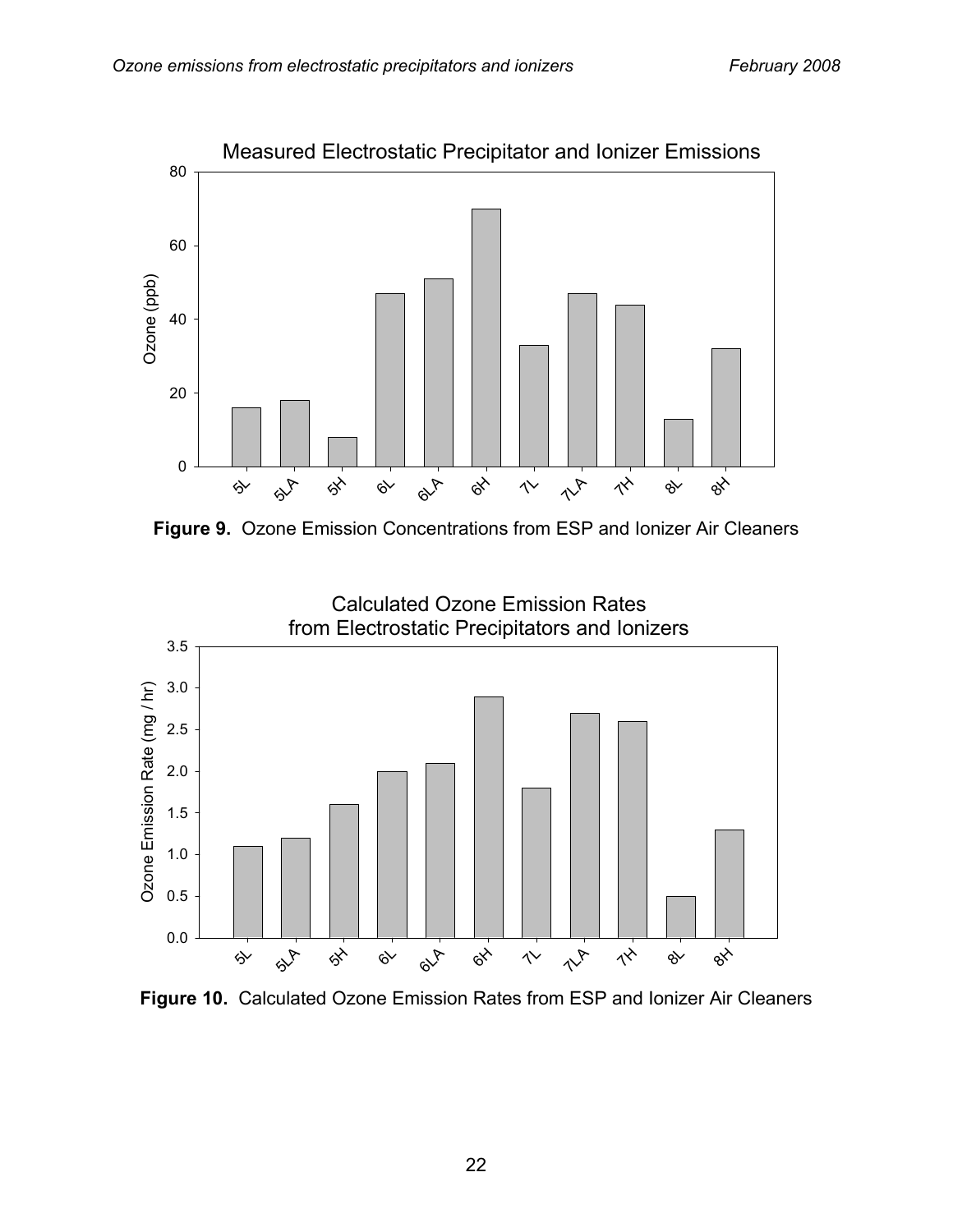The results in Figure 9 show that only five of the emission tests measured in-duct ozone concentrations in excess of 40 ppb, which included all tests of unit 6. Each of the four units examined had at least one setting where a concentration at or above 20 ppb was observed. As shown in Figure 10, none of the units emitted greater than 3 mg/hr of ozone under any operation condition.

Examination of the replicate and duplicate emission tests performed on these devices, presented in Table 5, yielded several interesting observations. The replicate test of unit 7 under low + boost setting did not agree closely with the first measurement. Calculated emission rates for 7LA and 7LAR were 2.7 and 0.94 mg/hr. Additionally the emission rate observed in 7LA is the highest measured for this unit under any operational setting. The reason for this discrepancy was not immediately discernable. The duplicate test conducted on unit 8 under the low setting yielded considerably different emission rates, with the duplicate being 44% higher. The repeat test on unit 5 showed much better agreement, with the repeat test yielding an emission rate less than 20% higher than the first test. These results show that there is potential for substantial inter-unit variability, at least for new, lightly-used devices.

## **C. Emission Test Discussion**

Ozone emission rates determined for the ESP and ionizer air cleaners (0.5 – 2.9 mg/hr) were generally much lower than for the OGs examined previously (0.079 – 94 mg/hr) (ARB, 2006). All of the ESP and ionizer devices examined, with the exception of unit 8, have emission rates for the high setting operation that are less than 50% greater than the units' corresponding low setting operation.

Comparison of the emission rates determined in this study with those obtained in previous research is provided in Table 6. The results obtained in this study compare favorably with previous findings, but tend to be slightly lower. For a similar device, Sharper Image Ionic Breeze Quadra, the emission rate range determined in this work (1.8-2.7 mg/hr) compares very favorably with that previously measured by Britigan *et al.* (2006) of 2.2 mg/hr. All of the determined ozone emission rates from the devices examined in this work (0.5-2.9 mg/hr) fall within the range of emission rates measured previously by other researchers (0.065-4.1 mg/hr). The observed close agreement with previous results adds additional confidence to the data obtained in this work.

## **8. DISCUSSION**

## **A. General**

Overall, the ozone emissions and room concentrations measured from ESPs and ionizers were low compared to those from intentional ozone generators (ARB, 2006) and compared to available health-based standards. None of the ESPs and ionizers examined exceeded 45 ppb during the 2 inch face test measurements, while OGs face emissions were all above 379 ppb at the 2 inch distance. This measurement approach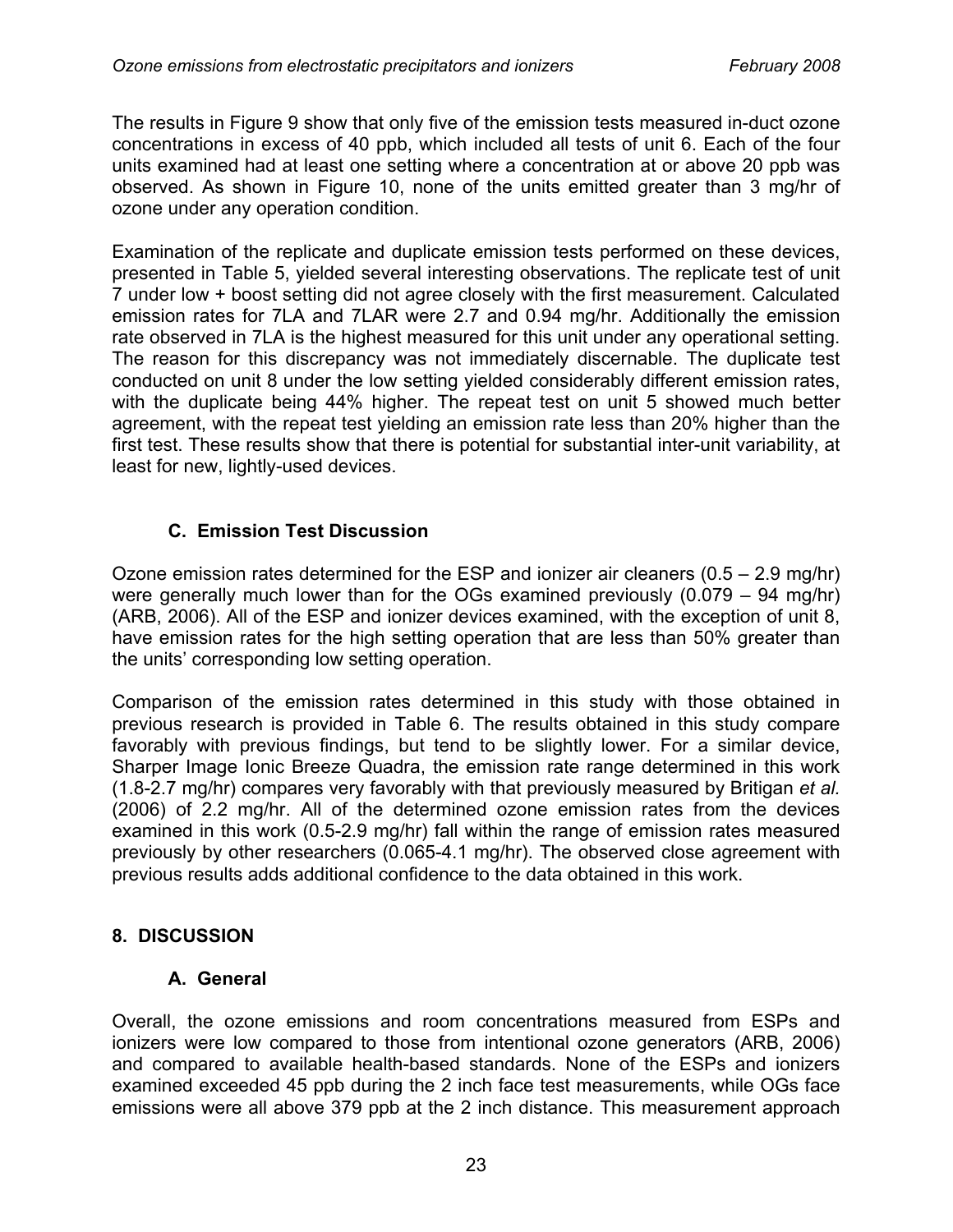(2 inches from the face) is similar to the UL test protocol, although air cleaners were tested only for a matter of minutes rather than for 24 hours.

| <b>Device</b>                                   | <b>Ozone Emission Rate</b><br>(mg / hr) | <b>Reference</b>            |
|-------------------------------------------------|-----------------------------------------|-----------------------------|
| Oreck® Super Air 8                              | $1.1 - 1.6$                             | this study                  |
| Sharper Image™<br>Ionic Breeze® GP              | $2.0 - 2.9$                             | this study                  |
| Sharper Image™<br>Ionic Breeze® Quadra® Pro     | $1.8 - 2.7$                             | this study                  |
| Sharper Image™<br>Ionic Breeze® Quadra® Compact | $0.5 - 1.3$                             | this study                  |
| Sharper Image™<br>Quadra <sup>®</sup> Silent    | 2.2                                     | Britigan et al., 2006       |
| Ion Generator                                   | 2.7                                     | Mullen <i>et al.</i> , 2005 |
| Ion Generator                                   | 2.7                                     | Mullen et al., 2005         |
| Ion Generator                                   | 0.75                                    | Mullen et al., 2005         |
| Ion Generator                                   | 4.1                                     | Mullen et al., 2005         |
| Ion Generator                                   | 4.0                                     | Mullen et al., 2005         |
| Misc. Air Cleaners                              | $0.065 - 2.8$                           | Niu et al., 2001            |

**Table 6.** Comparison of ESP and Ionizer Ozone Emission Rates

Similar to the face tests, the results from the room concentration and emission rate tests found ESPs and ionizers to have much lower ozone output than OGs (ARB, 2006). The room concentrations measured from the ESP and ionizer devices examined were below health effect thresholds of 70 ppb and 90 ppb for 8-hour and 1-hour exposures, respectively. Room ozone levels from ESPs and ionizers were all below 16 ppb, while ozone levels from OGs were typically well above 70 ppb, the 8-hour California AAQS. Likewise the calculated emission concentrations and rates for ESPs and ionizers were much lower than those measured for OGs. All of the ESPs and ionizers produced ozone at emission rates below 3 mg/hour, while each OG emitted ozone above 9 mg/hour for at least one operational setting. The much lower ozone levels produced by ESPs and ionizers is encouraging and expected, as ozone generation is not the intended result of their operation.

Given our findings it is unclear whether most of the ESPs and ionizers examined would meet the FDA and UL emission concentration limit of 50 ppb. Caution needs to be exercised because three of the four devices produced concentrations in excess of 30 ppb at a distance of 2 inches in the face tests. If levels increase over time as the device is used continuously (as directed), or if the device is used when background ozone is high or RH is low, the resulting ozone levels could pose a health concern for near source exposure. As discussed in the earlier Room Test Discussion section, our tests were conducted in a chamber different from standard chambers used in the UL test, and conditions such as temperature, RH, and ozone background were not controlled. Thus,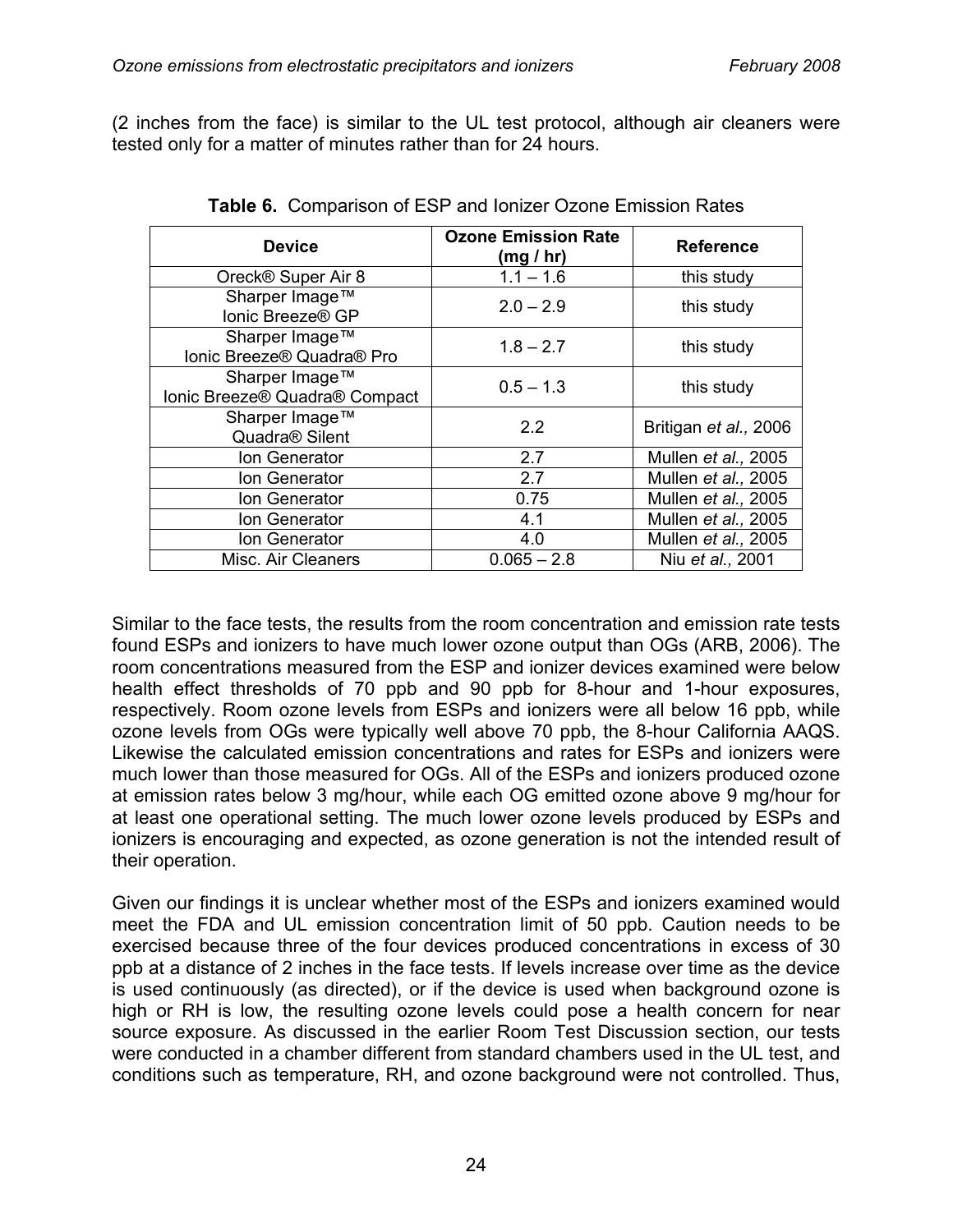the results presented here may differ from those that would be obtained using the revised UL 867 (Section 37) test protocol.

An additional consideration is the possible health impact of secondary emissions from reaction of even low levels of ozone indoors with terpenes and certain other chemicals, which can produce pollutants such as formaldehyde and ultrafine particles (Weschler, 2000; Nazaroff and Weschler, 2004; Singer *et al*., 2006). Pinene and limonene, two common terpenes, are widespread in modern day products; thus the likelihood of increased indoor formaldehyde and ultrafine particles is high with any indoor source of ozone, even when emissions are relatively low and below the 50 ppb standard. While levels of formaldehyde and other reaction products that result from indoor ozone chemistry may be low relative to direct emissions from primary indoor sources, caution is warranted to avoid unanticipated health impacts, especially for formaldehyde, a known human carcinogen and mucous membrane irritant.

The results obtained from the testing of ESP and ionizer portable air cleaners raise several questions. These include: a) How does the age of the device and owner operation affect room concentration and resulting exposure, b) Is a 3-hour room test adequate for these devices, c) How would these levels affect indoor exposures in areas containing high outdoor ozone infiltration, and d) Do inter-product variability and test chamber performance fluctuations warrant more rigorous emissions test protocols or quality control measures? The following discussion examines these points.

#### **B. Age and Maintenance Effects**

Accompanying each ESP and ionizer device is an owner's manual which outlines the operational directions for the device as deemed appropriate by the manufacturer. For the devices examined in this work, the manufacturers' instructions are summarized in Table 1. Of the five units tested, all four of the Sharper Image models instructed the owner to operate the unit continuously. In a recent survey of California homes, conducted by Piazza *et al*. (2006), the authors found that, in residences containing portable air cleaners, the unit was operated every day in nearly 80% of the households year round, with 60% of the owners operating their devices continuously throughout the day and night. Based on the survey results, it appears that most owners are adhering to the manufacturer recommendations for operation of their air cleaners and typically operate their air cleaning devices 24 hours/day, 7 days/week.

Concern over continuous air cleaner usage arises when these units are not properly maintained. Previous research observed a sharp spike in the emission concentration from an ionizer when sprinkled with house dust (Phillips *et al*., 1999). Other previous work by Dorsey and Davidson (1994) examined the effect of operating ESPs in an environment containing 60  $\mu$ g/m<sup>3</sup> of Arizona Road Dust for seven consecutive days. Their results found that ozone emissions from the ESP increased from 70 ppb on day 1 to 355 ppb on day 7. The authors were able to determine that the increase in ozone emissions was due primarily to soiling of the collection plates, rather than contamination of the corona wire. Understanding this effect, air cleaner manufacturers currently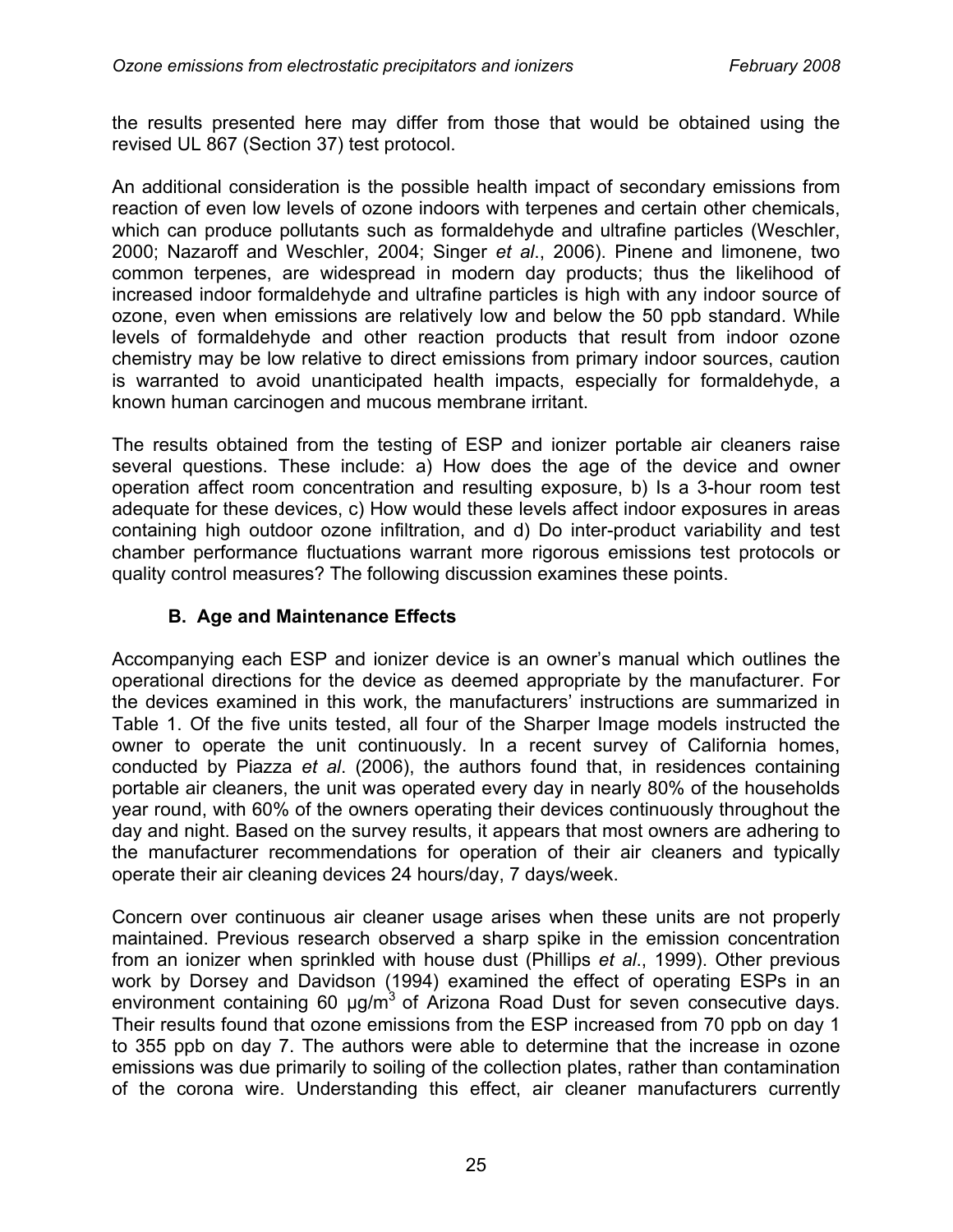provide the device owner with suggested cleaning instructions. The units examined in this research were recommended for cleaning every two weeks, or if an arcing sound was being emitted from the device. This places significant responsibility on the device owner to properly adhere to the recommended cleaning intervals to keep the unit operating properly and to minimize ozone emissions and subsequent exposure.

Survey results obtained by Piazza *et al*. (2006) also revealed that most air cleaner owners do not follow the recommended cleaning intervals. Piazza *et al*. found 60% of the households utilizing portable air cleaners owned units that contained collection plates for electrostatic removal processes. Results indicated that nearly 20% of the device owners cleaned their collection plates 'as needed', possibly when the arcing sound is heard as indicated for the Oreck Super Air 8 in Table 1. However, only 2% of portable air cleaner owners responded that they never cleaned the collection plates. The balance of the air cleaner owners responded that they clean the collection plates monthly (34%), quarterly (12%), biannually (6%), annually (4%) and other (20%). Based on the substantial increase in the ozone emissions observed by Phillips *et al*. (1999) and Dorsey and Davidson (1994), the maintenance habits of more than half of the portable air cleaner owners in California are possibly contributing to unnecessary ozone exposure levels. These levels may be much higher than those measured in these tests because the units were not operated for longer than one day prior to testing. Thus, the low levels reported here for ESP and ionizer air cleaners may not reveal the actual ozone exposure levels created by real-world operation of these devices over time.

#### **C. Operation Time**

Because of time and resource constraints, the testing methodology for this work used a maximum duration of 3 hours for the room tests, unless a steady-state ozone concentration was attained sooner. While this approach appeared adequate with OGs (ARB, 2006), the lower emission rates of the ESPs and ionizers appear to necessitate a longer test to accurately obtain the room concentrations that would result with continuous use. Since the lower ozone levels from ESPs and ionizers are more affected than OGs by any ozone sinks present in the test chamber, a longer test would help to ensure that any potential sinks have been saturated and would more likely produce a true steady-state ozone concentration. Given the largely continuous operation of air cleaners by owners in California (Piazza *et al*., 2006), a 3-hour test would not be truly representative of the operation of these devices in residential applications, and the resultant ozone exposure concentrations.

Other test methodologies exist that utilize other time periods of product testing. As indicated earlier, the Section 37 of UL Standard 867 testing approach examines the ozone emissions from air cleaners during a 24-hour continuous operation period (ANSI/UL, 2007). Another approach for testing electronic equipment, ECMA Standard 238 (ECMA, 2006), monitors the ozone output from a device for at least 1 hour or until the maximum concentration is reached. Based on the Piazza *et al*. (2006) survey of usage patterns, it appears that the room tests for these devices should be conducted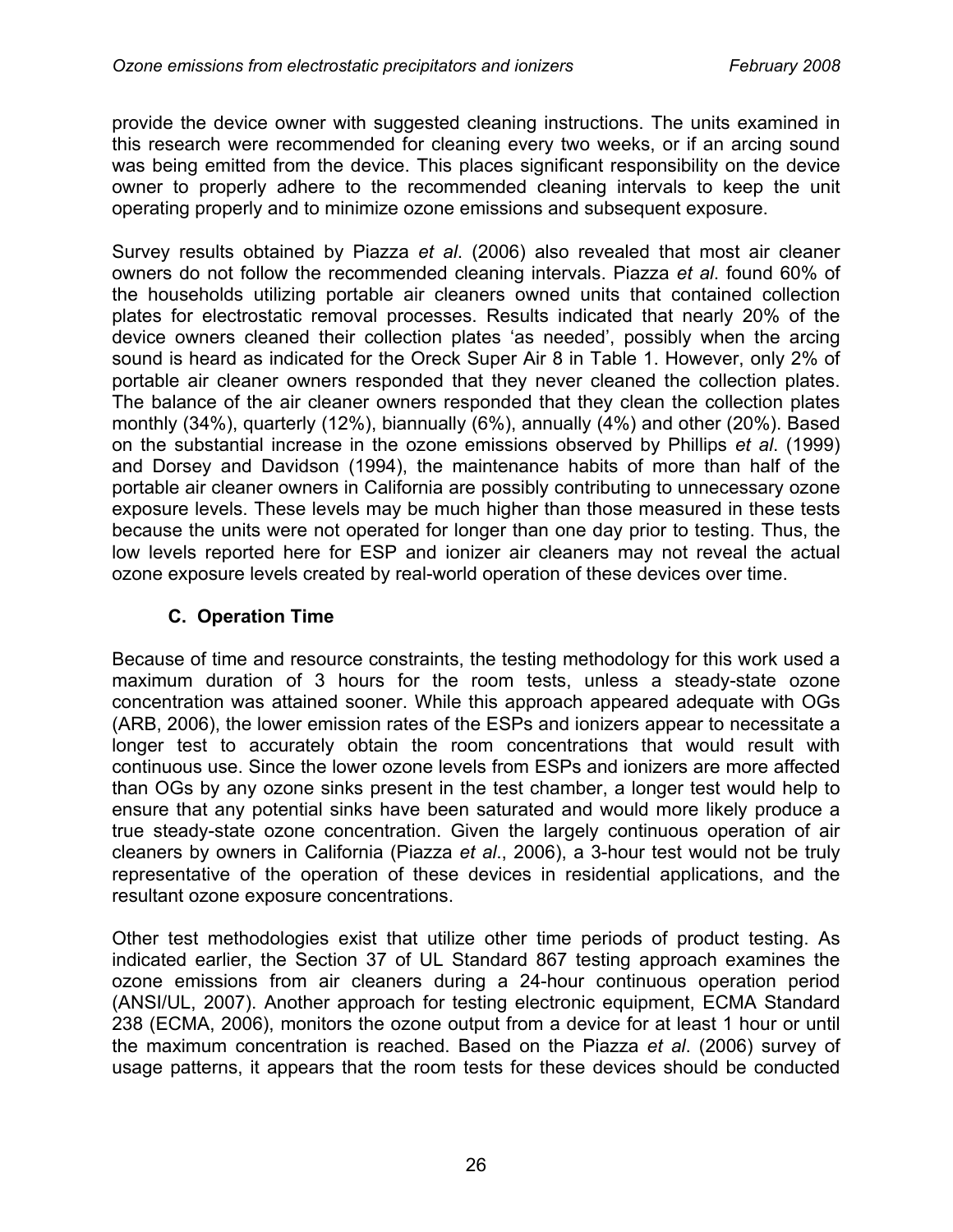using a 24-hour test to ensure the most accurate representation of the possible room concentrations, similar to the approach of UL.

#### **D. Outdoor Ozone Contribution and Effect**

Assessing the actual ozone exposures that occur indoors is not possible solely from the measurements performed in this research, due to seasonal contributions from outdoor ozone infiltration, differences in RH, differences in housing design and operation, and other factors. Previous work by Avol *et al*. (1998) found that 10% of the southern California homes examined experienced 24-hour ozone concentrations above 32 ppb indoors. Given this level, an indoor air cleaner should not emit ozone at levels that would raise the concentration by 40 ppb, because this would lead to an indoor level exceeding the California 8-hour ozone ambient air quality standard. Although the room concentrations measured in this research did not exceed 40 ppb, the possibility still exists to have sustained ozone exposures above 70 ppb with operation of these air cleaners, depending on the individual's proximity to the device, the contribution of outdoor ozone infiltration, the relative humidity of the area, and other factors.

#### **E. Product Variability and Chamber Performance**

Throughout the testing of ESPs and ionizers, two units, 5 and 7, were subjected to repeat testing under identical operation conditions. Additionally, a duplicate of unit 8 was also tested at its low setting. Room test measurements showed higher ozone levels for both repeat tests and also for the duplicate unit test. The repeat tests were approximately two times higher for unit 5 and 1.25 times higher for unit 7, with the duplicate of unit 8 nearly four times greater. One possible explanation for these discrepancies would be the differences observed in the background levels during the respective tests.

However, if the observed differences were solely due to the differences in the background ozone levels between the tests, the results of the emission rate measurements should find closer agreement because the background levels were subtracted prior to the emission rate calculations. The unit 5 repeat emission rate measurements show less than 20% difference between the two measurements. The unit 7 repeat emission rate is only approximately 33% of the original measurement. These results would indicate the need for more stringent controls for surface losses, background ozone, and RH within the test chamber. However, variability was observed not only in the repeat tests, but also in the testing of a duplicate device. The unit 8 duplicate emission rate is approximately 50% greater than its counterpart. This discrepancy illustrates that the differences observed between the primary and repeat room test results may not be solely due to the performance of the test chamber, and that inter-product variability may be substantial and should not be ignored. Considering both of these contributions to the measured ozone levels indicates that, in addition to having the ability to strictly control the test chamber conditions, the accurate determination of the true device emissions may necessitate measurement from several duplicate devices, possibly including replicate measurements from each device.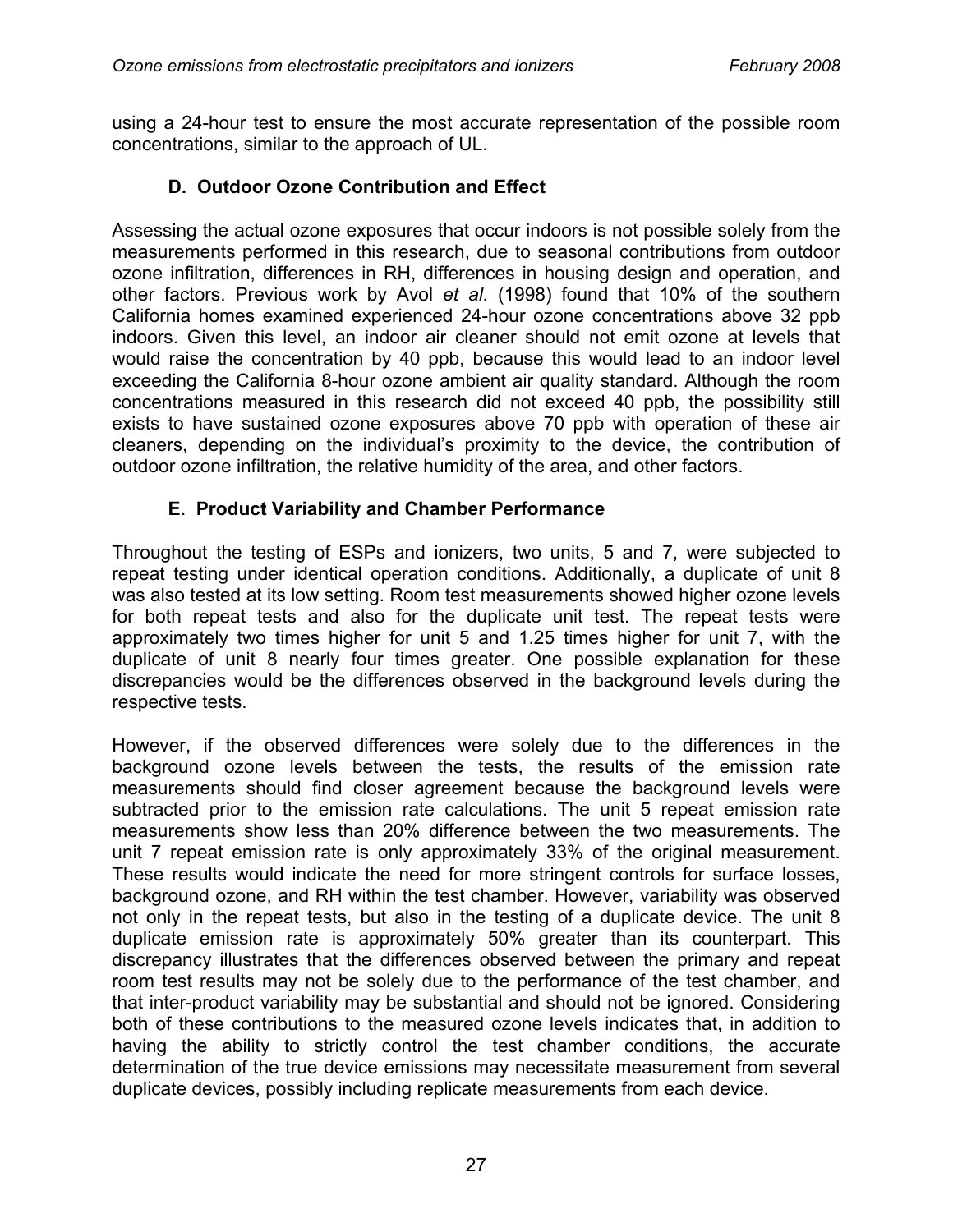#### **9. SUMMARY AND CONCLUSIONS**

This study reports ozone emission measurements from electrostatic precipitator and ionizer portable air cleaning devices. Five different air cleaner models were tested from two different manufacturers. Ozone emissions from these devices were measured using three different methods: units were tested for face concentration emissions, room concentrations, and emission rates. All of the test results showed ozone levels well below levels of health concern, based on comparison to the California health-based standard.

Face test emissions for ESPs and ionizers were typically much lower than the ozone levels previously measured for OGs. Results from the face tests showed that none of the electrostatic precipitators/ionizers examined produced face ozone concentrations that exceeded 45 ppb for the 10-minute average measurements. As expected, the highest measured concentrations were observed at the 2 inch measurement distance. Ozone concentrations at 24 inches did not exceed 20 ppb, and were generally less than 50% of the 2 inch levels, which is consistent with previous tests of OGs.

Room ozone concentrations from the ESPs and ionizers were all below 20 ppb, which is generally much lower than those observed previously for OGs. Most of the units showed an initial rise in ozone concentration upon energizing the unit, but the room concentration generally returned to near background room levels. Typically the maximum 60-minute average concentration was more than 50% of the maximum 1 minute average concentration.

Ozone emission rates determined for the ESP and ionizer air cleaners (0.5 – 2.9 mg/hr) are much lower than for the OGs examined previously (0.079 – 94 mg/hr). Generally the devices examined have emission rates for the high setting operation that are less than 50% greater than the units' corresponding low setting operation. None of the units examined emitted greater than 3 mg/hr of ozone under any operation condition.

The operation and maintenance choices of air cleaner owners have the potential to significantly impact their ultimate ozone exposures. Results from Piazza *et al*. (2006) reveal that most California air cleaner owners operate their units continuously year round, as often instructed by the manufacturer. However, the owners typically do not maintain their devices as instructed by the manufacturer to ensure proper operation, which may promote excess ozone generation. These operational and maintenance practices may ultimately lead to greater ozone emissions from these devices than observed in these tests. Manufacturers would be well advised to emphasize the need for regular and diligent maintenance of their devices in their advertising, literature and owners' manuals.

While these tests reveal that ozone emissions from ESPs and ionizers are much lower than those from OGs, there is still a need to exercise caution because some devices could produce unhealthful levels of ozone in more realistic conditions, and secondary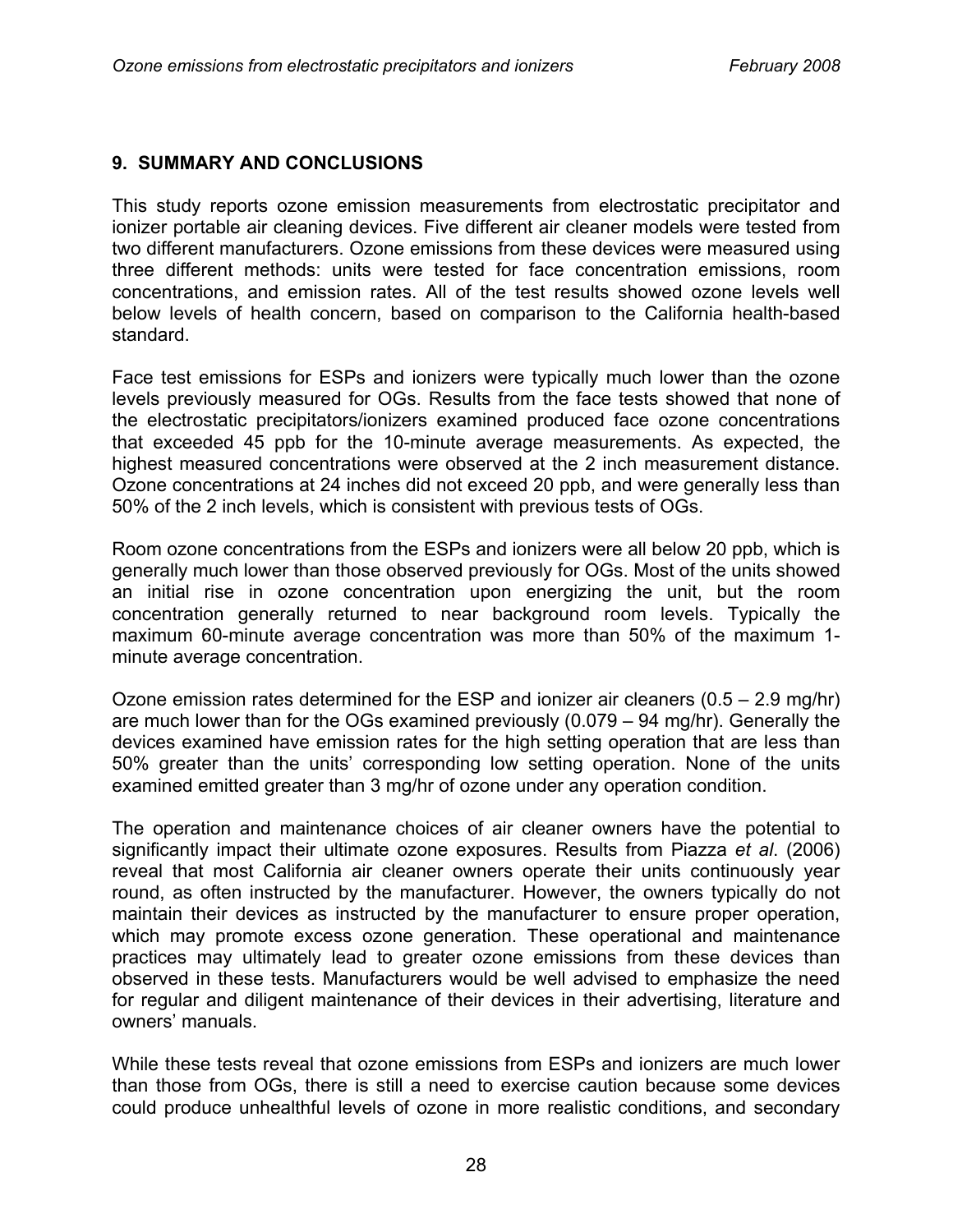reaction products such as formaldehyde may contribute to the health burden as well. Factors related to the test conditions such as test duration and chamber performance need to be optimized to ensure the most repeatable measurements possible to accurately characterize the true ozone emissions from these devices. The effects of device age and maintenance need to be better characterized for the assurance that the measured emissions are indeed representative of the device output, and ultimate ozone exposure levels. Inter-unit variability needs to be addressed, as it may contribute to unhealthful exposure levels. In short, close attention to the methods of emission characterization is necessary to assure these devices can be continuously operated in occupied spaces without concern over possible elevated ozone exposures leading to potential health effects.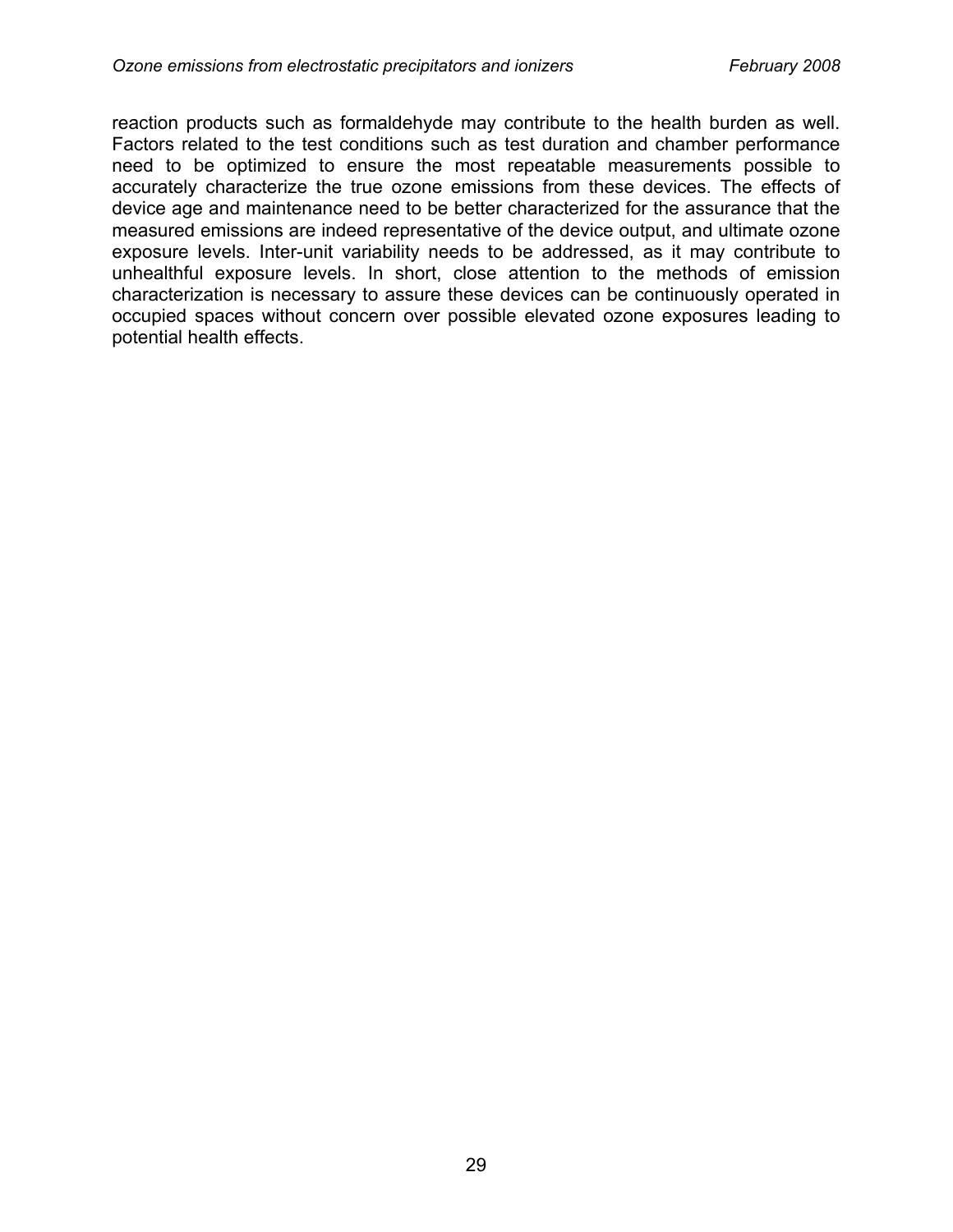#### **REFERENCES**

ANSI/UL, 2007. Underwriters Laboratories, Inc. Standard 867 for Electrostatic Air Cleaners, Edition 4, December 21, 2007 version.

ARB, 2006. Evaluation of ozone emissions from portable indoor "air cleaners" that intentionally generate ozone. Staff Technical Report to the California Air Resources Board, May 2006. <http://www.arb.ca.gov/research/indoor/o3g-rpt.pdf>

ARB, 2005. Review of the California Ambient Air Quality Standard for Ozone. <http://www.arb.ca.gov/research/aaqs/ozone-rs/rev-staff/rev-staff.htm#Summary>

ARB, 1999. Methods for determining compliance with district nonvehicular (stationary source) emission standards, volume 1. Stationary source criteria pollutant test methods. Amended July 1, 1999. [http://www.arb.ca.gov/testmeth/vol1/vol1.htm,](http://www.arb.ca.gov/testmeth/vol1/vol1.htm)  Updated April 27, 2005.

Avol EL, WC Navidi and SD Colome, 1998. Modeling ozone levels in and around southern California homes. *Environmental Science and Technology*, 32: 463-468.

Britigan N, A Alshawa and SA Nizkorodov, 2006. Quantification of ozone levels in indoor environments generated by ionization and ozonolysis air purifiers. *J. Air & Waste Management Association*, 56: 601-610.

Consumer Union, 2005a. New concerns about ionizing air cleaners. *Consumer Reports*, May: 22-25.

Consumer Union, 2005b. Air cleaners, some do little cleaning. *Consumer Reports*, October: 39-41.

Consumer Union, 2005c. New but barely improved, air cleaner still emits ozone. *Consumer Reports*, December: 7.

Chen W and JS Zhang, 2004. Effectiveness of portable air cleaners for control of volatile organic compounds. Presented at CIB World Building Congress 2004, Toronto, Canada, May 2-7, 2004.

Dorsey J and JH Davidson, 1994. Ozone production in electrostatic air cleaners with contaminated electrodes. *IEEE Transactions on Industry Applications*, 30(2): 1994.

ECMA International, 2006. Standard ECMA-328, Determination of Chemical Emission Rates from Electronic Equipment. 2nd Edition, June 2006. Geneva, Switzerland.

Liu L, J Guo, J Li and L Sheng, 2000. The effect of wire heating and configuration on ozone emission in a negative ion generator. *J. Electrostatics*, 48: 81-91.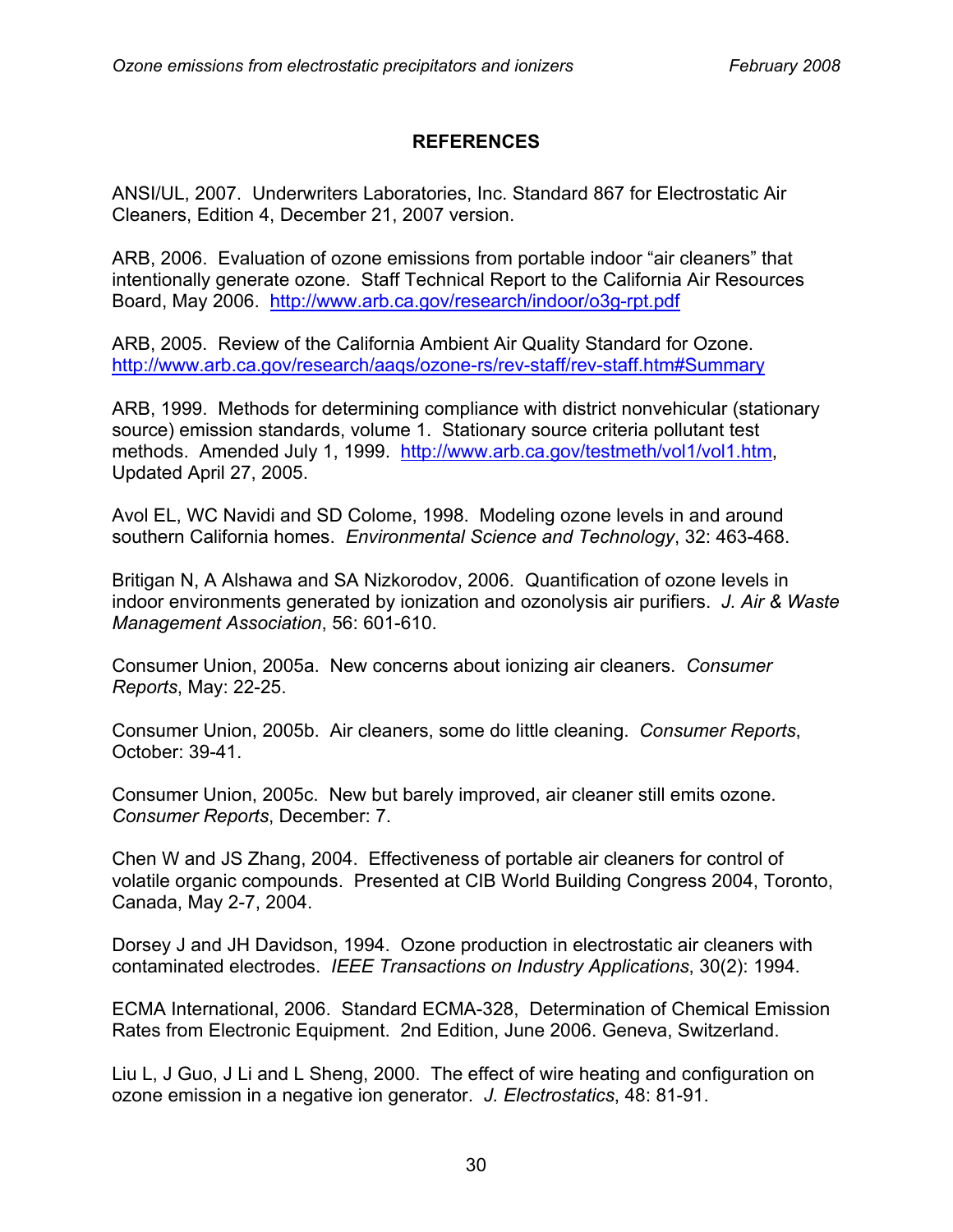Nazaroff WW and CJ Weschler, 2004. Cleaning products and air fresheners: exposure to primary and secondary air pollutants. *Atmos. Environ*. 38: 2841- 2865.

Niu J, TCW Tung, and J Burnett, 2001a. Ozone emission rate testing and ranking method using environmental chamber. *Atmospheric Environment*, 35: 2143-2151.

Niu JL, TCW Tung, and J Burnett, 2001b. Quantification of dust removal and ozone emission of ionizer air-cleaners by chamber testing. *J. Electrostatics*, 51-52: 20-24.

Mullen N, X Yu, P Zhao, RL Corsi and JA Siegel, 2005. Experimental characterization of portable ion generators. Presented at the 15<sup>th</sup> Annual Meeting of the International Society for Exposure Analysis, October 30 – November 3, 2005, Tucson, AZ.

Phillips T, DP Bloudoff, P Jenkins and KR Stroud, 1999 Ozone emission from a "personal air purifier". *J. Exposure Analysis and Environmental Epidemiology*, 9: 594- 601.

Piazza T, RH Lee and J Hayes, 2006. Survey of the use of ozone-generating air cleaners by the California public. Final report prepared for the California Air Resources Board, contract no. 05-301.

Singer BC, BK Coleman, H Destaillats, AT Hodgson, MM Lunden, CJ Weschler, and WW Nazaroff, 2006. Indoor secondary pollutants from cleaning product and air freshener use in the presence of ozone. *Atmos. Environ*. 40:35, pp. 6696-6710.

Tung TCW, J Niu, J Burnett and K Hung, 2005. Determination of ozone emissions from a domestic air cleaner and decay parameters using environmental chamber tests. *Indoor and Built Environment*, 14(1): 29-37.

Weschler CJ, 2000. Ozone in Indoor Environments: Concentrations and Chemistry, *Indoor Air* 10: 269-288.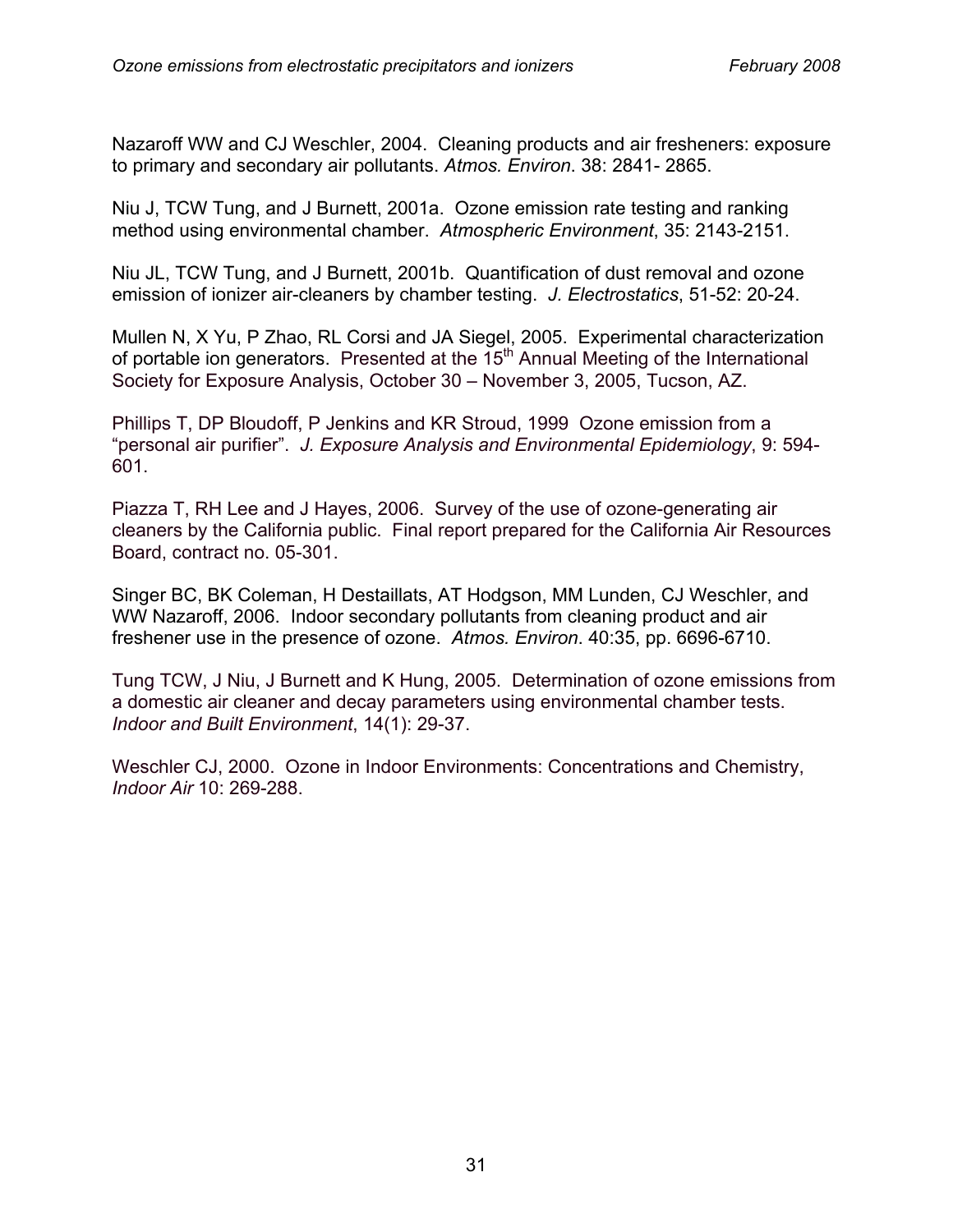# **TERM DEFINITION**  Air Changes per Hour, ACH, AER, the volume of air moved in one hour. One air change Air Exchange Rate per hour in a room, home, or building means that the equivalent of the volume of air in that space will be replaced in one hour, typically with outdoor air. Air Cleaners These are devices designed to remove pollutants from a room. Air cleaners can be portable, or part of a central air system. Air cleaners can be mechanical, employing a filter to remove pollutants, or electronic using a small electrical charge to collect particles from air pulled through a device. Air Fresheners These devices are promoted to neutralize odors rather than remove pollutants. Products often emit a fragrance which diffuses into the air. Air Flow Rate The rate at which air moves into a space. Expressed in units of air changes per hour or cubic feet per minute. Allergen A chemical or biological substance (e.g., pollen, animal dander, or house dust mite proteins) that induces an allergic response. Ambient Air Quality **An acceptable level of air pollution that defines clean air.** Standard Standards are designed to protect the public from the harmful effects of traditional pollutants in outdoor air. Asthma **A** chronic disease of lung tissue which involves inflamed airways, breathing difficulty, and an increased sensitivity to allergens and contaminants in the air. Electrostatic Precipitator An appliance that utilizes a corona to charge airborne particles and collect them with charged metal plates of opposite polarity. Ionizer **An appliance that releases charged particles into the air that** attract various pollutants to form agglomerates possessing a greater tendency for deposition. Ozone Generator **An appliance that intentionally emits ozone but is advertised as an** "air cleaner" or "air purifier". Quality Control Internal checks on the operation of sample collection and/or sample analysis. Methods for determining the operation include blanks, spiked samples, flow checks, and duplicate samples. QC measures can be used to determine accuracy, bias, and precision of the data reported.

#### **GLOSSARY**